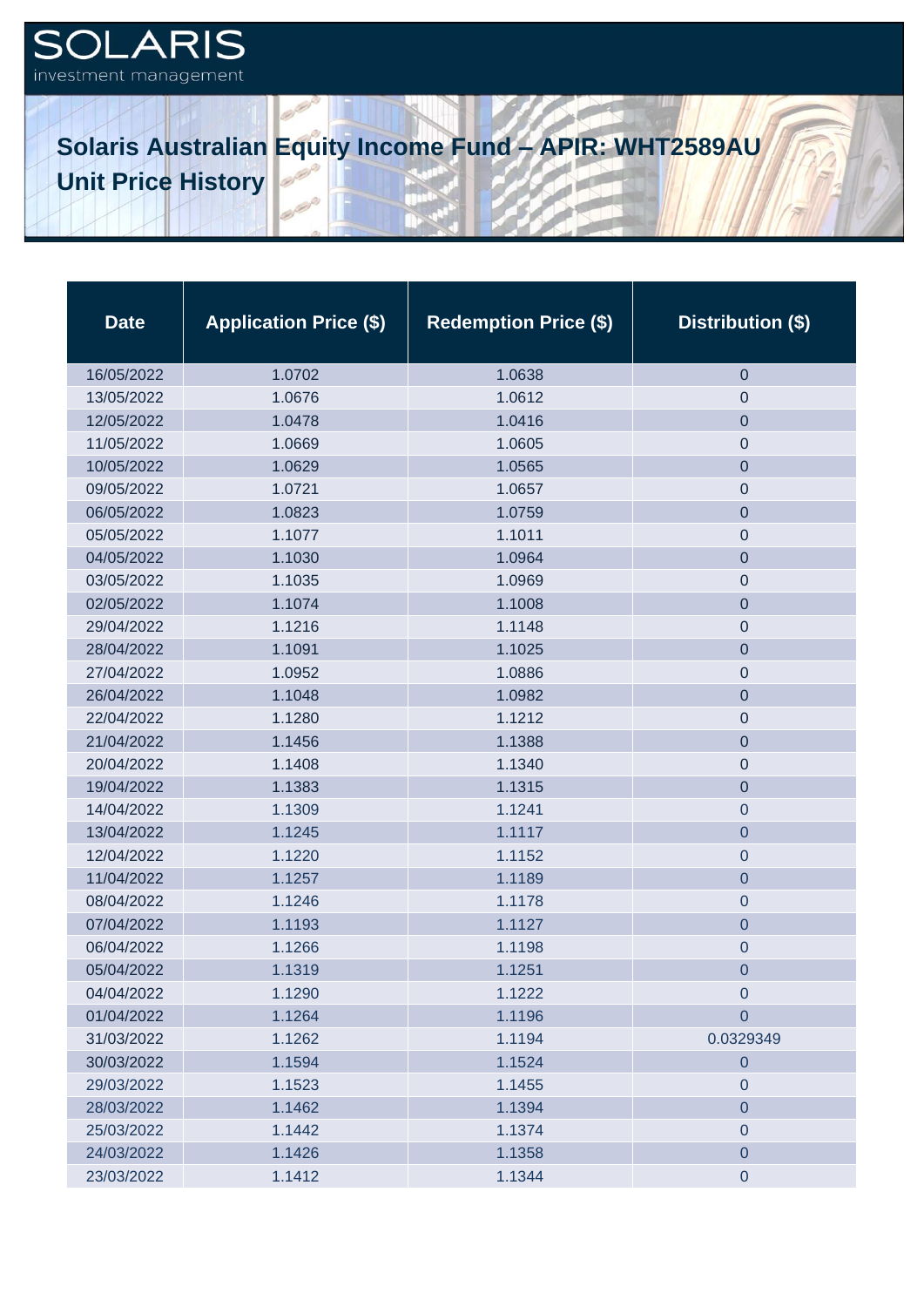| 22/03/2022 | 1.1362 | 1.1294 | $\mathbf 0$    |
|------------|--------|--------|----------------|
| 21/03/2022 | 1.1252 | 1.1184 | 0              |
| 18/03/2022 | 1.1282 | 1.1214 | $\overline{0}$ |
| 17/03/2022 | 1.1216 | 1.1148 | $\pmb{0}$      |
| 16/03/2022 | 1.1114 | 1.1048 | $\overline{0}$ |
| 15/03/2022 | 1.1006 | 1.0940 | $\pmb{0}$      |
| 14/03/2022 | 1.1091 | 1.1025 | $\mathbf 0$    |
| 11/03/2022 | 1.0943 | 1.0877 | $\pmb{0}$      |
| 10/03/2022 | 1.1040 | 1.0974 | $\pmb{0}$      |
| 09/03/2022 | 1.0898 | 1.0832 | $\pmb{0}$      |
| 08/03/2022 | 1.0802 | 1.0738 | $\pmb{0}$      |
| 07/03/2022 | 1.0894 | 1.0828 | $\pmb{0}$      |
| 04/03/2022 | 1.0944 | 1.0911 | $\pmb{0}$      |
| 03/03/2022 | 1.1021 | 1.0955 | $\pmb{0}$      |
| 02/03/2022 | 1.0949 | 1.0883 | $\pmb{0}$      |
| 01/03/2022 | 1.0926 | 1.0860 | $\pmb{0}$      |
| 28/02/2022 | 1.0857 | 1.0793 | $\mathbf 0$    |
| 25/02/2022 | 1.0782 | 1.0718 | $\pmb{0}$      |
| 24/02/2022 | 1.0750 | 1.0686 | $\mathbf 0$    |
| 23/02/2022 | 1.1032 | 1.0966 | $\pmb{0}$      |
| 22/02/2022 | 1.0935 | 1.0869 | $\mathbf 0$    |
| 21/02/2022 | 1.1043 | 1.0977 | $\pmb{0}$      |
| 18/02/2022 | 1.1036 | 1.0970 | $\pmb{0}$      |
| 17/02/2022 | 1.1206 | 1.1138 | $\pmb{0}$      |
| 16/02/2022 | 1.1158 | 1.1092 | $\mathbf 0$    |
| 15/02/2022 | 1.1017 | 1.0951 | $\pmb{0}$      |
| 14/02/2022 | 1.1074 | 1.1008 | $\pmb{0}$      |
| 11/02/2022 | 1.1048 | 1.0982 | $\pmb{0}$      |
| 10/02/2022 | 1.1145 | 1.1079 | $\pmb{0}$      |
| 09/02/2022 | 1.1125 | 1.1059 | $\pmb{0}$      |
| 08/02/2022 | 1.1019 | 1.0953 | 0              |
| 07/02/2022 | 1.0884 | 1.0818 | $\theta$       |
| 04/02/2022 | 1.0901 | 1.0835 | $\overline{0}$ |
| 03/02/2022 | 1.0822 | 1.0758 | $\pmb{0}$      |
| 02/02/2022 | 1.0831 | 1.0767 | $\pmb{0}$      |
| 01/02/2022 | 1.0686 | 1.0622 | $\pmb{0}$      |
| 31/01/2022 | 1.0627 | 1.0584 | $\mathbf 0$    |
| 28/01/2022 | 1.0648 | 1.0584 | $\pmb{0}$      |
| 27/01/2022 | 1.0400 | 1.0338 | $\pmb{0}$      |
| 25/01/2022 | 1.0544 | 1.0512 | $\pmb{0}$      |
| 24/01/2022 | 1.0843 | 1.0779 | $\mathbf 0$    |
| 21/01/2022 | 1.0894 | 1.0828 | $\overline{0}$ |
| 20/01/2022 | 1.1146 | 1.1080 | $\mathbf 0$    |
| 19/01/2022 | 1.1122 | 1.1056 | $\mathbf 0$    |
| 18/01/2022 | 1.1233 | 1.1154 | $\pmb{0}$      |
| 17/01/2022 | 1.1233 | 1.1165 | $\pmb{0}$      |
| 14/01/2022 | 1.1195 | 1.1129 | $\pmb{0}$      |
| 13/01/2022 | 1.1335 | 1.1267 | $\pmb{0}$      |
| 12/01/2022 | 1.1253 | 1.1185 | $\pmb{0}$      |
| 11/01/2022 | 1.1173 | 1.1107 | $\pmb{0}$      |
| 10/01/2022 | 1.1249 | 1.1181 | $\pmb{0}$      |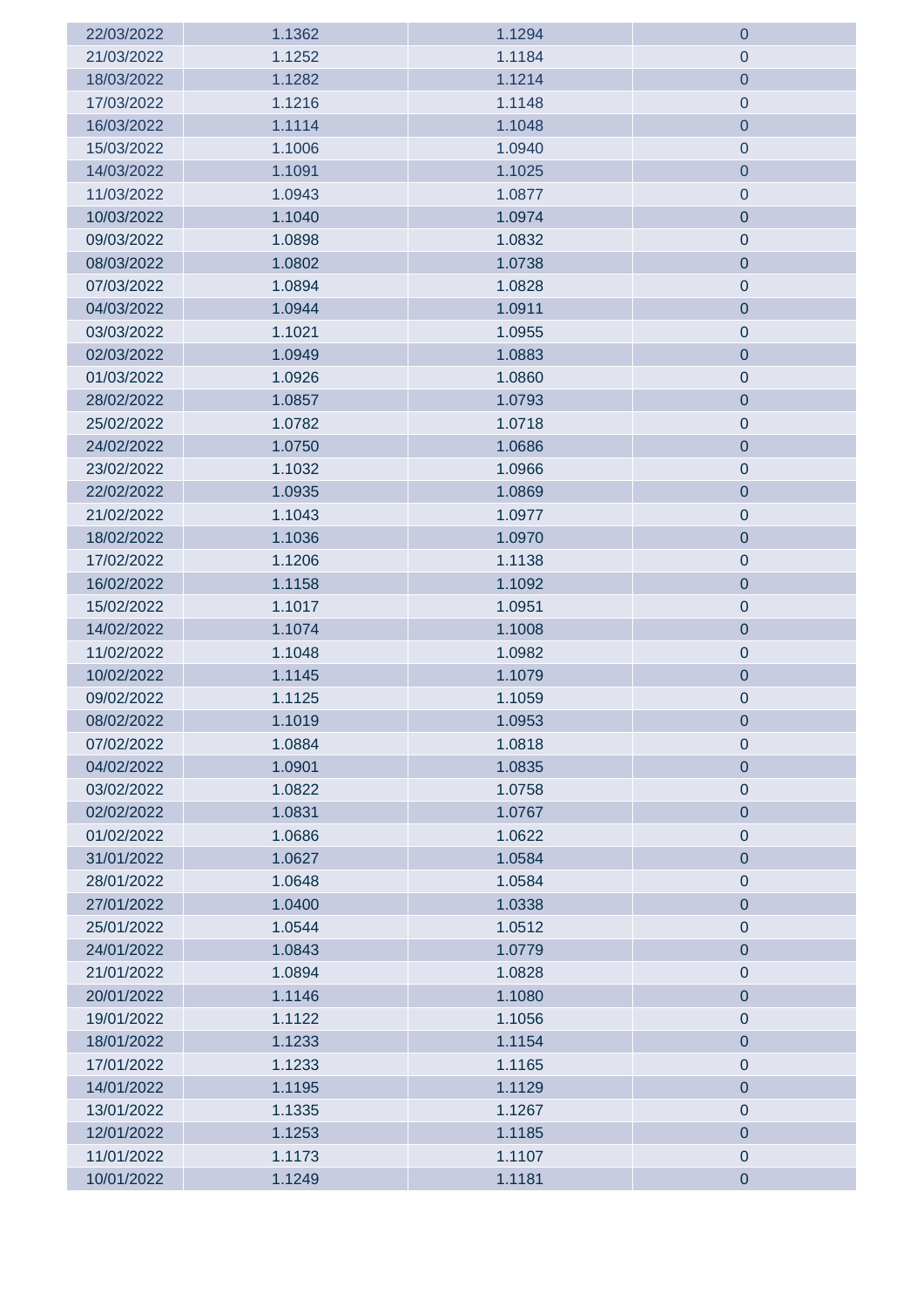| 07/01/2022 | 1.1217 | 1.183  | $\mathbf 0$      |
|------------|--------|--------|------------------|
| 06/01/2022 | 1.1129 | 1.1063 | $\mathbf 0$      |
| 05/01/2022 | 1.1434 | 1.1366 | $\mathbf 0$      |
| 04/01/2022 | 1.1462 | 1.1394 | $\mathbf 0$      |
| 31/12/2021 | 1.1246 | 1.1178 | 0.0185924        |
| 30/12/2021 | 1.1540 | 1.1470 | $\mathbf 0$      |
| 29/12/2021 | 1.1520 | 1.1452 | $\boldsymbol{0}$ |
| 24/12/2021 | 1.1391 | 1.1323 | $\mathbf 0$      |
| 23/12/2021 | 1.1352 | 1.1284 | $\pmb{0}$        |
| 22/12/2021 | 1.1309 | 1.1241 | $\pmb{0}$        |
| 21/12/2021 | 1.131  | 1.1246 | $\pmb{0}$        |
| 20/12/2021 | 1.1206 | 1.1138 | $\pmb{0}$        |
| 17/12/2021 | 1.1232 | 1.1164 | $\pmb{0}$        |
| 16/12/2021 | 1.1220 | 1.1152 | $\pmb{0}$        |
| 15/12/2021 | 1.1276 | 1.1208 | $\pmb{0}$        |
| 14/12/2021 | 1.1341 | 1.1273 | $\overline{0}$   |
| 13/12/2021 | 1.1366 | 1.1298 | $\pmb{0}$        |
| 10/12/2021 | 1.1326 | 1.1258 | $\overline{0}$   |
| 09/12/2021 | 1.1368 | 1.1300 | $\boldsymbol{0}$ |
| 08/12/2021 | 1.1410 | 1.1342 | $\overline{0}$   |
| 07/12/2021 | 1.1258 | 1.1190 | $\pmb{0}$        |
| 06/12/2021 | 1.1138 | 1.1072 | $\mathbf 0$      |
| 03/12/2021 | 1.1149 | 1.1083 | $\pmb{0}$        |
| 02/12/2021 | 1.1127 | 1.1061 | $\pmb{0}$        |
| 01/12/2021 | 1.1139 | 1.1073 | $\pmb{0}$        |
| 30/11/2021 | 1.1168 | 1.1102 | $\pmb{0}$        |
| 29/11/2021 | 1.1128 | 1.1062 | $\pmb{0}$        |
| 26/11/2021 | 1.1216 | 1.1148 | $\pmb{0}$        |
| 25/11/2021 | 1.1430 | 1.1362 | $\pmb{0}$        |
| 24/11/2021 | 1.1415 | 1.1347 | $\mathbf 0$      |
| 23/11/2021 | 1.1440 | 1.1372 | $\pmb{0}$        |
| 22/11/2021 | 1.1349 | 1.1281 | $\mathbf 0$      |
| 19/11/2021 | 1.1427 | 1.1359 | $\pmb{0}$        |
| 18/11/2021 | 1.1392 | 1.1324 | $\pmb{0}$        |
| 17/11/2021 | 1.1374 | 1.1306 | $\pmb{0}$        |
| 16/11/2021 | 1.1439 | 1.1371 | $\pmb{0}$        |
| 15/11/2021 | 1.1526 | 1.1458 | $\pmb{0}$        |
| 12/11/2021 | 1.1496 | 1.1428 | $\pmb{0}$        |
| 11/11/2021 | 1.1396 | 1.1328 | $\pmb{0}$        |
| 10/11/2021 | 1.1468 | 1.1400 | $\pmb{0}$        |
| 09/11/2021 | 1.1460 | 1.1392 | $\pmb{0}$        |
| 08/11/2021 | 1.1491 | 1.1423 | $\overline{0}$   |
| 05/11/2021 | 1.1460 | 1.1392 | $\pmb{0}$        |
| 04/11/2021 | 1.1409 | 1.1341 | $\overline{0}$   |
| 03/11/2021 | 1.1334 | 1.1266 | $\pmb{0}$        |
| 02/11/2021 | 1.1230 | 1.1162 | $\overline{0}$   |
| 01/11/2021 | 1.1301 | 1.1233 | $\pmb{0}$        |
| 29/10/2021 | 1.1280 | 1.1212 | $\pmb{0}$        |
| 28/10/2021 | 1.1442 | 1.1374 | $\pmb{0}$        |
| 27/10/2021 | 1.1471 | 1.1403 | $\pmb{0}$        |
| 26/10/2021 | 1.1475 | 1.1407 | $\pmb{0}$        |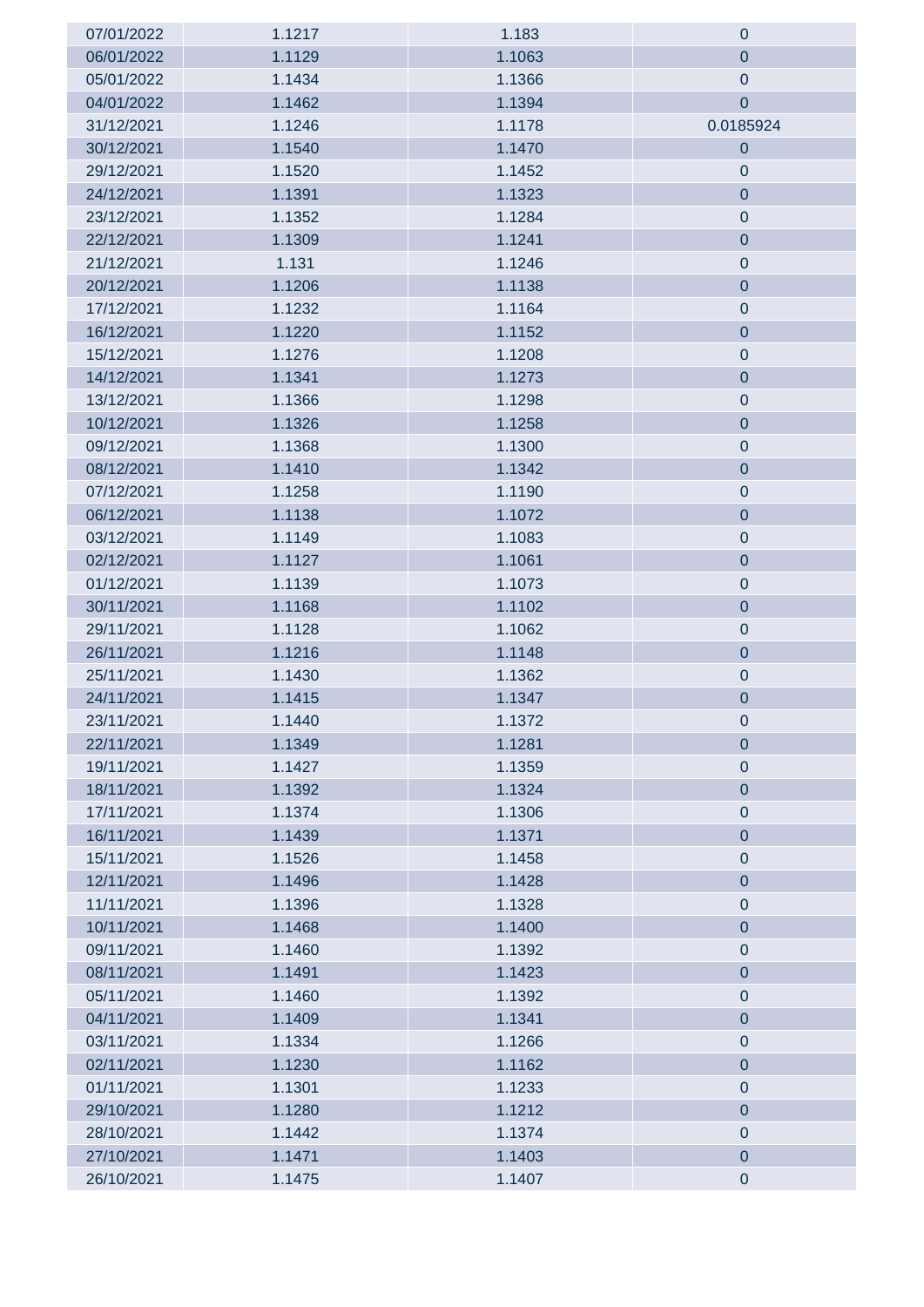| 25/10/2021 | 1.1469 | 1.1401 | 0              |
|------------|--------|--------|----------------|
| 22/10/2021 | 1.1447 | 1.1379 | $\theta$       |
| 21/10/2021 | 1.1463 | 1.1395 | $\mathbf 0$    |
| 20/10/2021 | 1.1441 | 1.1373 | $\pmb{0}$      |
| 19/10/2021 | 1.1387 | 1.1319 | $\overline{0}$ |
| 18/10/2021 | 1.1362 | 1.1328 | $\pmb{0}$      |
| 15/10/2021 | 1.1367 | 1.1299 | $\overline{0}$ |
| 14/10/2021 | 1.1270 | 1.1202 | $\pmb{0}$      |
| 13/10/2021 | 1.1210 | 1.1142 | $\overline{0}$ |
| 12/10/2021 | 1.1227 | 1.1159 | $\pmb{0}$      |
| 11/10/2021 | 1.1259 | 1.1191 | $\pmb{0}$      |
| 08/10/2021 | 1.1324 | 1.1256 | $\pmb{0}$      |
| 07/10/2021 | 1.1234 | 1.1166 | $\pmb{0}$      |
| 06/10/2021 | 1.1146 | 1.1080 | $\pmb{0}$      |
| 05/10/2021 | 1.1203 | 1.1135 | $\pmb{0}$      |
| 01/10/2021 | 1.1081 | 1.1015 | $\mathbf 0$    |
| 30/09/2021 | 1.1300 | 1.1232 | 0.017112       |
| 29/09/2021 | 1.1245 | 1.1177 | $\pmb{0}$      |
| 28/09/2021 | 1.1360 | 1.1292 | $\mathbf 0$    |
| 27/09/2021 | 1.1511 | 1.1443 | $\mathbf 0$    |
| 24/09/2021 | 1.1455 | 1.1387 | $\pmb{0}$      |
| 23/09/2021 | 1.1494 | 1.1426 | $\pmb{0}$      |
| 22/09/2021 | 1.1397 | 1.1329 | $\pmb{0}$      |
| 21/09/2021 | 1.1358 | 1.1290 | $\pmb{0}$      |
| 20/09/2021 | 1.1322 | 1.1254 | $\pmb{0}$      |
| 17/09/2021 | 1.1581 | 1.1511 | $\pmb{0}$      |
| 16/09/2021 | 1.1664 | 1.1594 | $\mathbf 0$    |
| 15/09/2021 | 1.1575 | 1.1505 | $\pmb{0}$      |
| 14/09/2021 | 1.1617 | 1.1547 | $\pmb{0}$      |
| 13/09/2021 | 1.1587 | 1.1517 | 0              |
| 10/09/2021 | 1.1559 | 1.1489 | 0              |
| 09/09/2021 | 1.1498 | 1.1430 | 0              |
| 08/09/2021 | 1.1725 | 1.1655 | $\overline{0}$ |
| 07/09/2021 | 1.1744 | 1.1674 | $\pmb{0}$      |
| 06/09/2021 | 1.1742 | 1.1672 | $\overline{0}$ |
| 03/09/2021 | 1.1717 | 1.1647 | $\pmb{0}$      |
| 02/09/2021 | 1.1640 | 1.1570 | $\pmb{0}$      |
| 01/09/2021 | 1.1633 | 1.1563 | $\pmb{0}$      |
| 31/08/2021 | 1.1629 | 1.1559 | $\pmb{0}$      |
| 30/08/2021 | 1.1573 | 1.1503 | $\pmb{0}$      |
| 27/08/2021 | 1.1562 | 1.1492 | $\pmb{0}$      |
| 26/08/2021 | 1.1552 | 1.1482 | $\pmb{0}$      |
| 25/08/2021 | 1.1602 | 1.1532 | $\pmb{0}$      |
| 24/08/2021 | 1.1535 | 1.1466 | $\mathbf 0$    |
| 23/08/2021 | 1.1514 | 1.1446 | $\pmb{0}$      |
| 20/08/2021 | 1.1452 | 1.1384 | $\pmb{0}$      |
| 19/08/2021 | 1.1454 | 1.1386 | $\pmb{0}$      |
| 18/08/2021 | 1.1531 | 1.1463 | $\pmb{0}$      |
| 17/08/2021 | 1.1593 | 1.1523 | $\pmb{0}$      |
| 16/08/2021 | 1.1687 | 1.1617 | $\pmb{0}$      |
| 13/08/2021 | 1.1776 | 1.1706 | $\pmb{0}$      |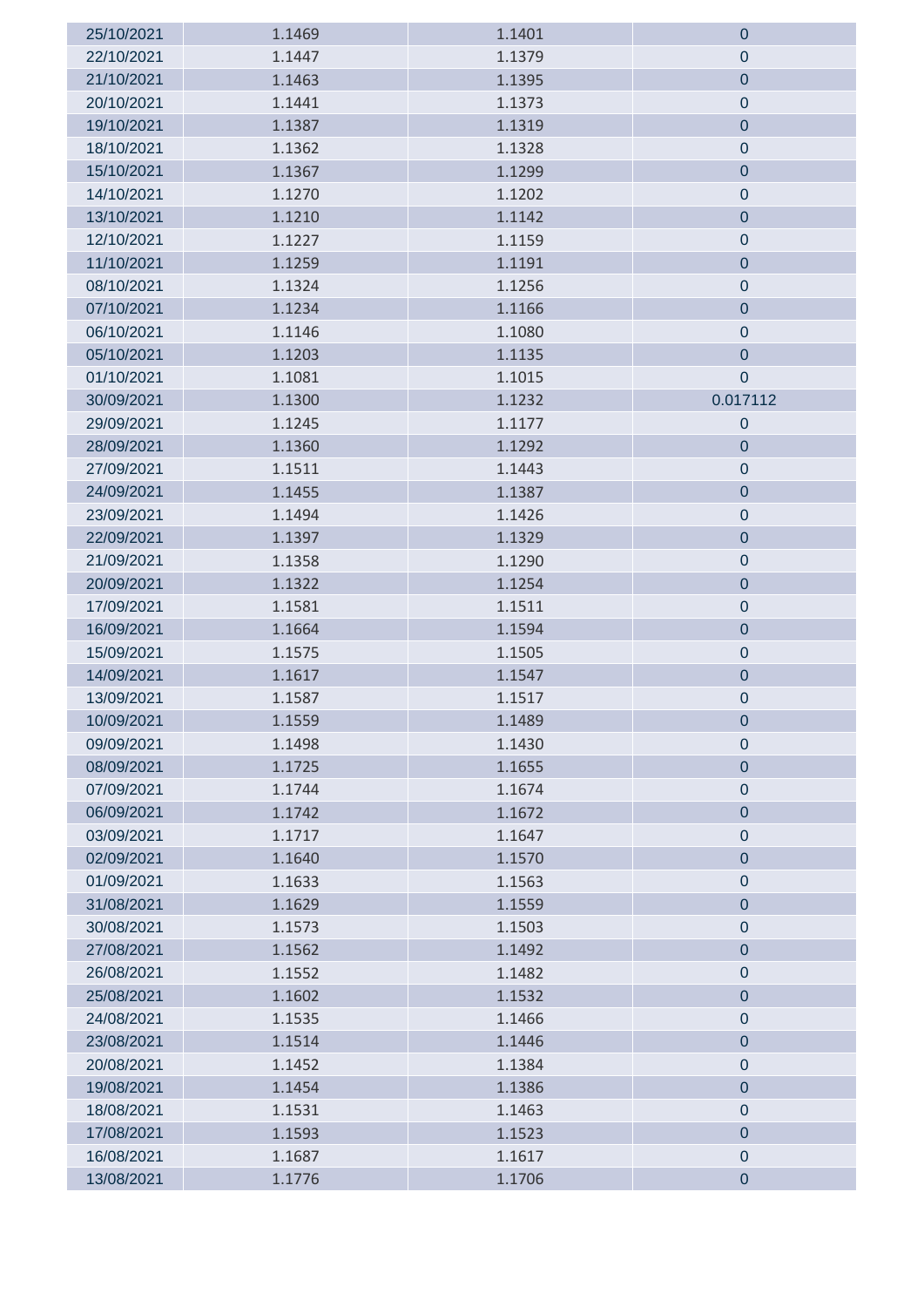| 12/08/2021 | 1.1706 | 1.1636 | $\mathbf 0$      |
|------------|--------|--------|------------------|
| 11/08/2021 | 1.1703 | 1.1633 | $\mathbf 0$      |
| 10/08/2021 | 1.1663 | 1.1593 | $\pmb{0}$        |
| 09/08/2021 | 1.1623 | 1.1553 | $\mathbf 0$      |
| 06/08/2021 | 1.1626 | 1.1556 | $\pmb{0}$        |
| 05/08/2021 | 1.1581 | 1.1511 | $\mathbf 0$      |
| 04/08/2021 | 1.1563 | 1.1493 | $\mathbf 0$      |
| 03/08/2021 | 1.1503 | 1.1435 | $\mathbf 0$      |
| 30/07/2021 | 1.1420 | 1.1352 | $\mathbf 0$      |
| 29/07/2021 | 1.1439 | 1.1371 | $\pmb{0}$        |
| 28/07/2021 | 1.1375 | 1.1307 | $\pmb{0}$        |
| 27/07/2021 | 1.1464 | 1.1396 | $\pmb{0}$        |
| 26/07/2021 | 1.1373 | 1.1305 | $\pmb{0}$        |
| 23/07/2021 | 1.1365 | 1.1297 | $\pmb{0}$        |
| 22/07/2021 | 1.1357 | 1.1289 | $\pmb{0}$        |
| 21/07/2021 | 1.1219 | 1.1151 | $\overline{0}$   |
| 20/07/2021 | 1.1129 | 1.1063 | $\pmb{0}$        |
| 19/07/2021 | 1.1197 | 1.1131 | $\mathbf 0$      |
| 16/07/2021 | 1.1313 | 1.1245 | $\boldsymbol{0}$ |
| 15/07/2021 | 1.1300 | 1.1232 | $\mathbf 0$      |
| 14/07/2021 | 1.1308 | 1.1240 | $\pmb{0}$        |
| 13/07/2021 | 1.1272 | 1.1204 | $\mathbf 0$      |
| 12/07/2021 | 1.1292 | 1.1224 | $\pmb{0}$        |
| 09/07/2021 | 1.1185 | 1.1119 | $\pmb{0}$        |
| 08/07/2021 | 1.1304 | 1.1236 | $\pmb{0}$        |
| 07/07/2021 | 1.1280 | 1.1212 | $\pmb{0}$        |
| 06/07/2021 | 1.1182 | 1.1116 | $\pmb{0}$        |
| 05/07/2021 | 1.1249 | 1.1181 | $\mathbf 0$      |
| 02/07/2021 | 1.1252 | 1.1184 | $\pmb{0}$        |
| 01/07/2021 | 1.1180 | 1.1114 | 0                |
| 30/06/2021 | 1.1265 | 1.1197 | 0.002763         |
| 29/06/2021 | 1.1270 | 1.1202 | $\mathbf 0$      |
| 28/06/2021 | 1.1258 | 1.1190 | $\mathbf 0$      |
| 25/06/2021 | 1.1234 | 1.1166 | $\pmb{0}$        |
| 24/06/2021 | 1.1180 | 1.1114 | $\pmb{0}$        |
| 23/06/2021 | 1.1220 | 1.1152 | $\pmb{0}$        |
| 22/06/2021 | 1.1301 | 1.1233 | $\pmb{0}$        |
| 21/06/2021 | 1.1121 | 1.1055 | $\pmb{0}$        |
| 18/06/2021 | 1.1325 | 1.1257 | $\pmb{0}$        |
| 17/06/2021 | 1.1327 | 1.1259 | $\pmb{0}$        |
| 16/06/2021 | 1.1376 | 1.1308 | $\pmb{0}$        |
| 15/06/2021 | 1.1377 | 1.1309 | $\overline{0}$   |
| 11/06/2021 | 1.1286 | 1.1218 | $\pmb{0}$        |
| 10/06/2021 | 1.1279 | 1.1211 | $\overline{0}$   |
| 09/06/2021 | 1.1250 | 1.1182 | $\pmb{0}$        |
| 08/06/2021 | 1.1297 | 1.1229 | $\overline{0}$   |
| 07/06/2021 | 1.1296 | 1.1228 | $\pmb{0}$        |
| 04/06/2021 | 1.1294 | 1.1226 | $\pmb{0}$        |
| 03/06/2021 | 1.1253 | 1.1185 | $\pmb{0}$        |
| 02/06/2021 | 1.1186 | 1.1120 | $\pmb{0}$        |
| 01/06/2021 | 1.1065 | 1.0999 | $\pmb{0}$        |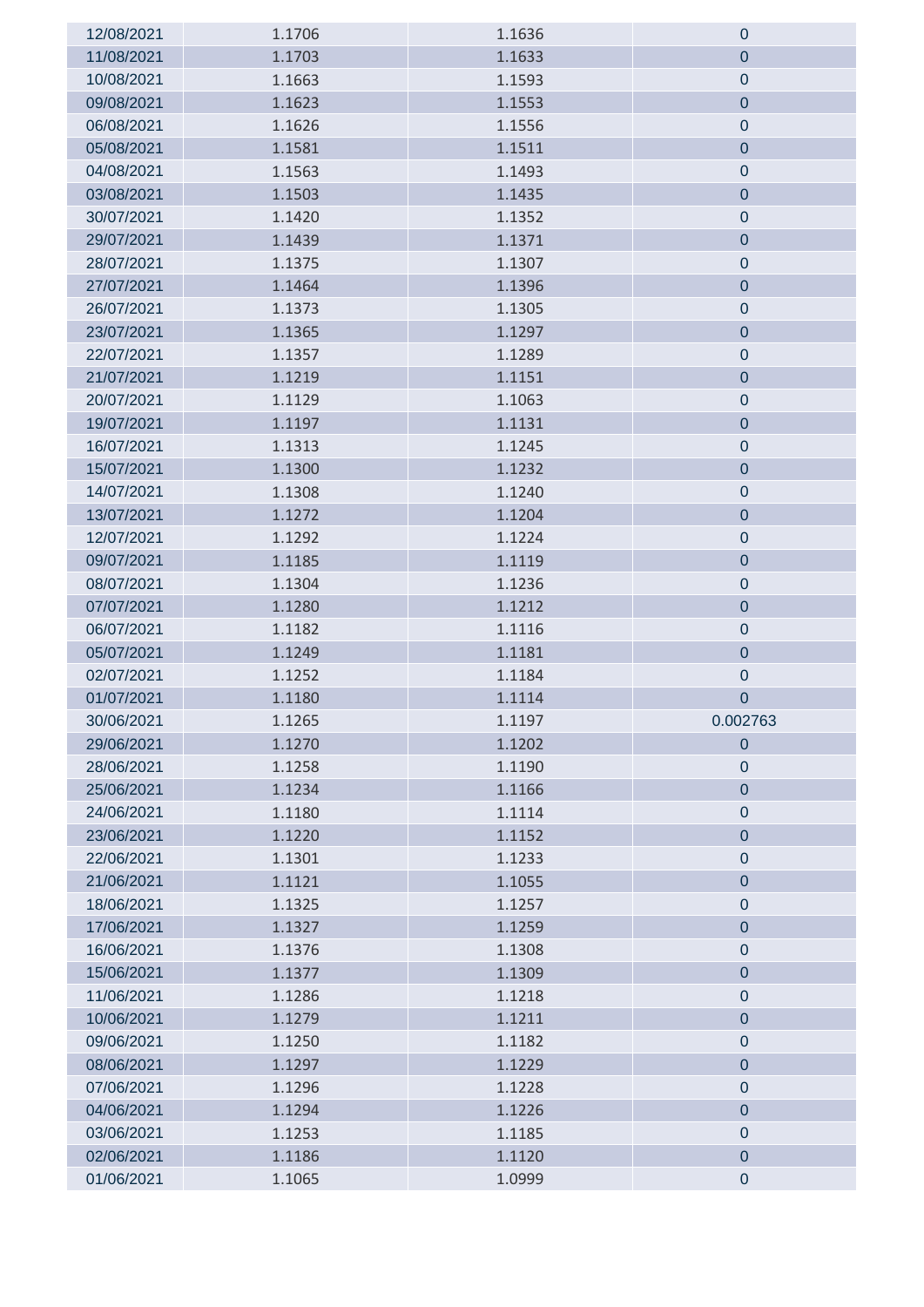| 31/05/2021 | 1.1090 | 1.1024 | $\mathbf 0$      |
|------------|--------|--------|------------------|
| 28/05/2021 | 1.1120 | 1.1054 | 0                |
| 27/05/2021 | 1.0961 | 1.0895 | $\pmb{0}$        |
| 26/05/2021 | 1.0964 | 1.0898 | $\pmb{0}$        |
| 25/05/2021 | 1.1025 | 1.0959 | $\pmb{0}$        |
| 24/05/2021 | 1.0919 | 1.0853 | $\pmb{0}$        |
| 21/05/2021 | 1.0914 | 1.0848 | $\overline{0}$   |
| 20/05/2021 | 1.0882 | 1.0816 | $\pmb{0}$        |
| 19/05/2021 | 1.0768 | 1.0704 | $\overline{0}$   |
| 18/05/2021 | 1.0972 | 1.0906 | $\pmb{0}$        |
| 17/05/2021 | 1.0898 | 1.0832 | $\mathbf 0$      |
| 14/05/2021 | 1.0883 | 1.0817 | $\pmb{0}$        |
| 13/05/2021 | 1.0831 | 1.0767 | $\pmb{0}$        |
| 12/05/2021 | 1.0897 | 1.0831 | $\pmb{0}$        |
| 11/05/2021 | 1.0996 | 1.0930 | $\pmb{0}$        |
| 10/05/2021 | 1.1109 | 1.1043 | $\pmb{0}$        |
| 07/05/2021 | 1.0962 | 1.0896 | $\pmb{0}$        |
| 06/05/2021 | 1.0937 | 1.0871 | $\pmb{0}$        |
| 05/05/2021 | 1.0988 | 1.0922 | $\pmb{0}$        |
| 04/05/2021 | 1.0959 | 1.0893 | $\pmb{0}$        |
| 03/05/2021 | 1.0886 | 1.0820 | $\mathbf 0$      |
| 30/04/2021 | 1.0870 | 1.0804 | $\pmb{0}$        |
| 29/04/2021 | 1.0953 | 1.0887 | $\pmb{0}$        |
| 28/04/2021 | 1.0949 | 1.0883 | $\pmb{0}$        |
| 27/04/2021 | 1.0899 | 1.0833 | $\pmb{0}$        |
| 26/04/2021 | 1.0902 | 1.0836 | $\pmb{0}$        |
| 23/04/2021 | 1.0923 | 1.0857 | $\pmb{0}$        |
| 22/04/2021 | 1.0904 | 1.0838 | $\pmb{0}$        |
| 21/04/2021 | 1.0804 | 1.0740 | $\pmb{0}$        |
| 20/04/2021 | 1.0839 | 1.0775 | $\pmb{0}$        |
| 19/04/2021 | 1.0905 | 1.0839 | 0                |
| 16/04/2021 | 1.0906 | 1.0840 | $\mathbf 0$      |
| 15/04/2021 | 1.0914 | 1.0849 | $\overline{0}$   |
| 14/04/2021 | 1.0830 | 1.0765 | $\pmb{0}$        |
| 13/04/2021 | 1.0764 | 1.0700 | $\overline{0}$   |
| 12/04/2021 | 1.0756 | 1.0692 | $\pmb{0}$        |
| 09/04/2021 | 1.0808 | 1.0744 | $\pmb{0}$        |
| 08/04/2021 | 1.0807 | 1.0742 | $\pmb{0}$        |
| 07/04/2021 | 1.0678 | 1.0614 | $\pmb{0}$        |
| 06/04/2021 | 1.0611 | 1.0548 | $\pmb{0}$        |
| 01/04/2021 | 1.0528 | 1.0465 | $\mathbf 0$      |
| 31/03/2021 | 1.0479 | 1.0416 | 0.007946         |
| 30/03/2021 | 1.0475 | 1.0412 | $\mathbf 0$      |
| 29/03/2021 | 1.0574 | 1.0511 | $\boldsymbol{0}$ |
| 26/03/2021 | 1.0608 | 1.0545 | $\overline{0}$   |
| 25/03/2021 | 1.0573 | 1.0510 | $\mathbf 0$      |
| 24/03/2021 | 1.0536 | 1.0473 | $\pmb{0}$        |
| 23/03/2021 | 1.0498 | 1.0435 | $\pmb{0}$        |
| 22/03/2021 | 1.0511 | 1.0448 | $\pmb{0}$        |
| 19/03/2021 | 1.0437 | 1.0375 | $\pmb{0}$        |
| 18/03/2021 | 1.0475 | 1.0413 | $\pmb{0}$        |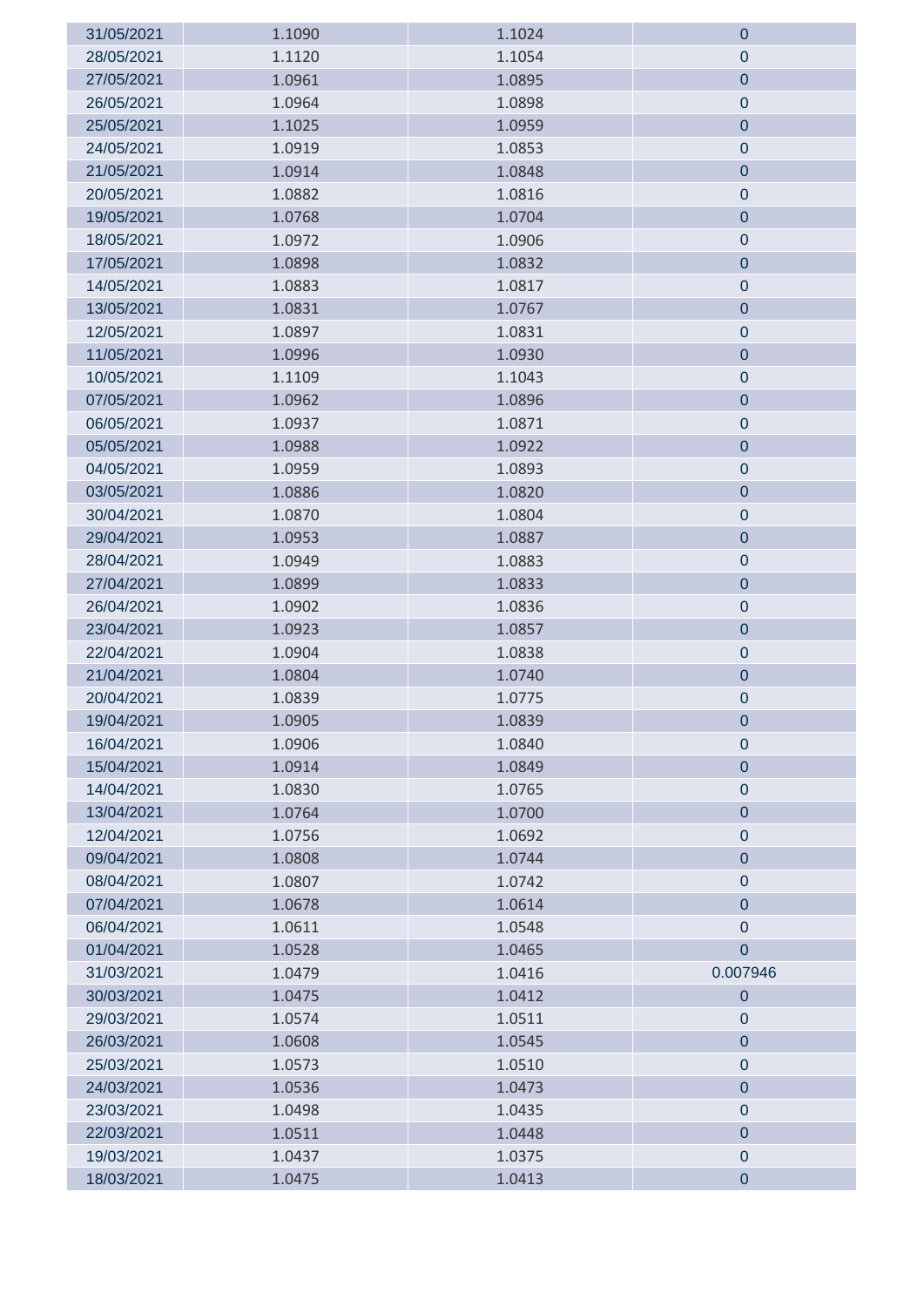| 17/03/2021 | 1.0560 | 1.0497 | $\mathbf 0$      |
|------------|--------|--------|------------------|
| 16/03/2021 | 1.0612 | 1.0549 | $\mathbf 0$      |
| 15/03/2021 | 1.0535 | 1.0472 | $\mathbf 0$      |
| 12/03/2021 | 1.0515 | 1.0452 | $\pmb{0}$        |
| 11/03/2021 | 1.0431 | 1.0368 | $\pmb{0}$        |
| 10/03/2021 | 1.0448 | 1.0386 | $\pmb{0}$        |
| 09/03/2021 | 1.0550 | 1.0487 | $\mathbf 0$      |
| 08/03/2021 | 1.0499 | 1.0437 | $\pmb{0}$        |
| 05/03/2021 | 1.0435 | 1.0372 | $\pmb{0}$        |
| 04/03/2021 | 1.0525 | 1.0462 | $\pmb{0}$        |
| 03/03/2021 | 1.0563 | 1.0500 | $\boldsymbol{0}$ |
| 02/03/2021 | 1.044  | 1.0377 | 0.009200         |
| 01/03/2021 | 1.0596 | 1.0533 | $\mathbf 0$      |
| 26/02/2021 | 1.0402 | 1.0340 | $\mathbf 0$      |
| 25/02/2021 | 1.0670 | 1.0607 | $\mathbf 0$      |
| 24/02/2021 | 1.0569 | 1.0505 | $\pmb{0}$        |
| 23/02/2021 | 1.0680 | 1.0616 | $\mathbf 0$      |
| 22/02/2021 | 1.0574 | 1.0511 | $\pmb{0}$        |
| 19/02/2021 | 1.0600 | 1.0536 | $\mathbf 0$      |
| 18/02/2021 | 1.0772 | 1.0708 | $\overline{0}$   |
| 17/02/2021 | 1.0789 | 1.0725 | $\pmb{0}$        |
| 16/02/2021 | 1.0861 | 1.0796 | $\pmb{0}$        |
| 15/02/2021 | 1.0771 | 1.0706 | $\pmb{0}$        |
| 12/02/2021 | 1.0680 | 1.0616 | $\pmb{0}$        |
| 11/02/2021 | 1.0744 | 1.0680 | $\pmb{0}$        |
| 10/02/2021 | 1.0745 | 1.0680 | $\pmb{0}$        |
| 09/02/2021 | 1.0687 | 1.0623 | $\pmb{0}$        |
| 08/02/2021 | 1.0757 | 1.0693 | $\pmb{0}$        |
| 05/02/2021 | 1.0674 | 1.0610 | $\pmb{0}$        |
| 04/02/2021 | 1.0573 | 1.0510 | $\mathbf 0$      |
| 03/02/2021 | 1.0666 | 1.0602 | 0                |
| 02/02/2021 | 1.0578 | 1.0514 | $\mathbf 0$      |
| 01/02/2021 | 1.0436 | 1.0373 | $\pmb{0}$        |
| 29/01/2021 | 1.0358 | 1.0296 | $\pmb{0}$        |
| 28/01/2021 | 1.0434 | 1.0371 | $\pmb{0}$        |
| 27/01/2021 | 1.0615 | 1.0552 | $\pmb{0}$        |
| 25/01/2021 | 1.0685 | 1.0621 | $\pmb{0}$        |
| 22/01/2021 | 1.0642 | 1.0578 | $\pmb{0}$        |
| 21/01/2021 | 1.0682 | 1.0618 | $\pmb{0}$        |
| 20/01/2021 | 1.0612 | 1.0549 | $\pmb{0}$        |
| 19/01/2021 | 1.0588 | 1.0524 | $\pmb{0}$        |
| 18/01/2021 | 1.0454 | 1.0391 | $\pmb{0}$        |
| 15/01/2021 | 1.0517 | 1.0454 | $\pmb{0}$        |
| 14/01/2021 | 1.0514 | 1.0451 | $\overline{0}$   |
| 13/01/2021 | 1.0486 | 1.0423 | $\pmb{0}$        |
| 12/01/2021 | 1.0480 | 1.0418 | $\overline{0}$   |
| 11/01/2021 | 1.0513 | 1.0450 | $\pmb{0}$        |
| 08/01/2021 | 1.0610 | 1.0547 | $\pmb{0}$        |
| 07/01/2021 | 1.0518 | 1.0455 | $\pmb{0}$        |
| 06/01/2021 | 1.0367 | 1.0305 | $\pmb{0}$        |
| 05/01/2021 | 1.0486 | 1.0423 | $\pmb{0}$        |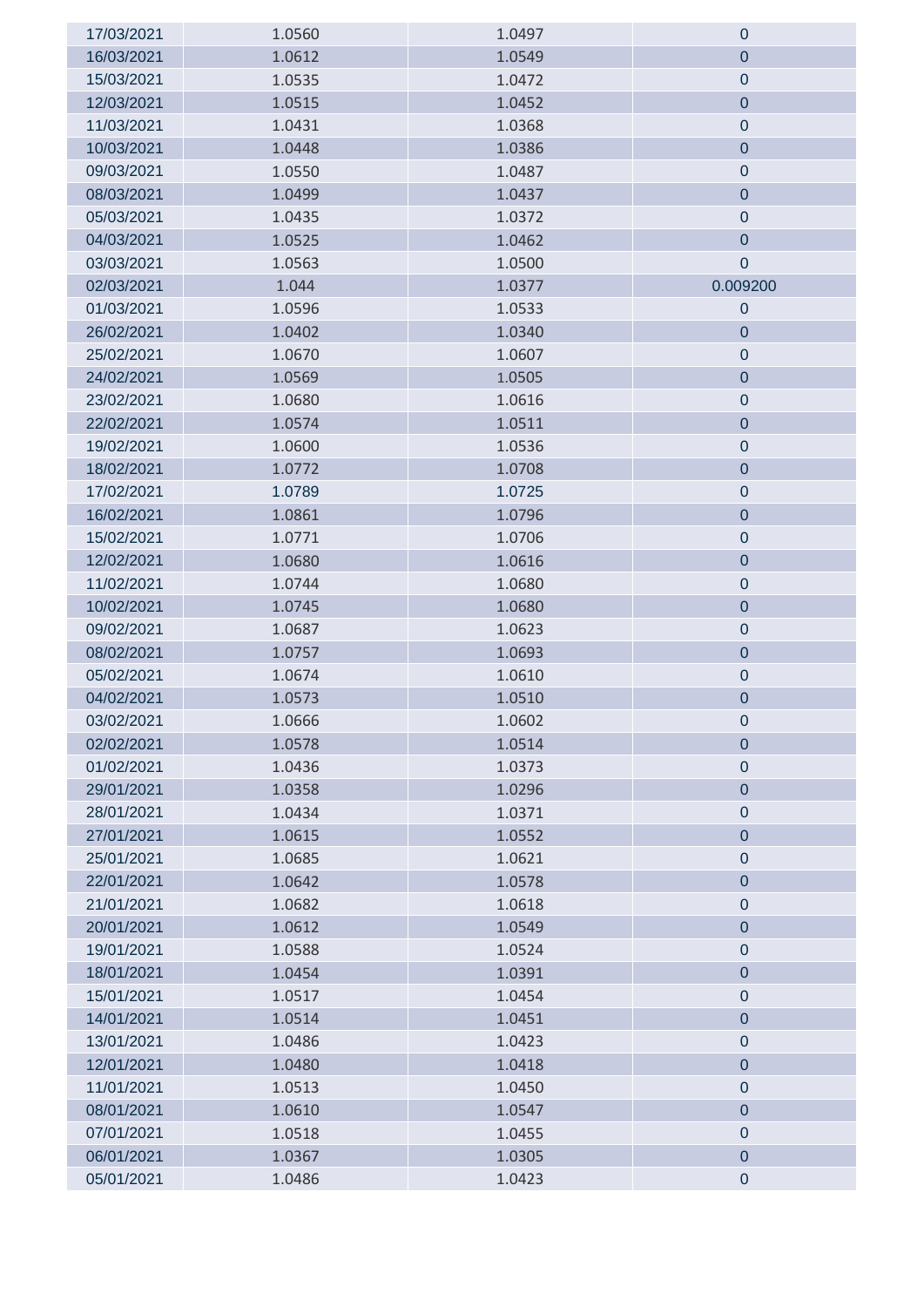| 04/01/2021               | 1.0491           | 1.0429           | $\mathbf 0$            |
|--------------------------|------------------|------------------|------------------------|
| 31/12/2020               | 1.0343           | 1.0281           | 0.004134               |
| 30/12/2020               | 1.0529           | 1.0466           | $\mathbf{O}$           |
| 29/12/2020               | 1.0544           | 1.0481           | $\mathbf{O}$           |
| 24/12/2020               | 1.0487           | 1.0425           | $\boldsymbol{0}$       |
| 23/12/2020               | 1.0450           | 1.0387           | $\theta$               |
| 22/12/2020               | 1.0368           | 1.0306           | $\overline{O}$         |
| 21/12/2020               | 1.0455           | 1.0392           | $\boldsymbol{0}$       |
| 18/12/2020               | 1.0470           | 1.0407           | $\boldsymbol{0}$       |
| 17/12/2020               | 1.0614           | 1.0551           | $\boldsymbol{0}$       |
| 16/12/2020               | 1.0500           | 1.0437           | $\boldsymbol{0}$       |
| 15/12/2020               | 1.0446           | 1.0384           | $\boldsymbol{0}$       |
| 14/12/2020               | 1.0495           | 1.0433           | $\boldsymbol{0}$       |
| 11/12/2020               | 1.0487           | 1.0425           | $\boldsymbol{0}$       |
| 10/12/2020               | 1.0552           | 1.0489           | $\mathbf 0$            |
| 09/12/2020               | 1.0651           | 1.0587           | $\pmb{0}$              |
| 08/12/2020               | 1.0613           | 1.0550           | $\mathbf 0$            |
| 07/12/2020               | 1.0600           | 1.0537           | $\pmb{0}$              |
| 04/12/2020               | 1.0542           | 1.0479           | $\pmb{0}$              |
| 03/12/2020               | 1.0502           | 1.0439           | $\boldsymbol{0}$       |
| 02/12/2020               | 1.0479           | 1.0416           | $\mathbf 0$            |
| 01/12/2020               | 1.0483           | 1.0421           | $\pmb{0}$              |
| 30/11/2020               | 1.0379           | 1.0317           | $\pmb{0}$              |
| 27/11/2020               | 1.0505           | 1.0442           | $\pmb{0}$              |
| 26/11/2020               | 1.0581           | 1.0518           | $\pmb{0}$              |
| 25/11/2020               | 1.0673           | 1.0609           | $\boldsymbol{0}$       |
| 24/11/2020               | 1.0599           | 1.0536           | $\overline{0}$         |
| 23/11/2020               | 1.0456           | 1.0393           | $\pmb{0}$              |
| 20/11/2020               | 1.0417           | 1.0355           | $\pmb{0}$              |
| 19/11/2020               | 1.0446           | 1.0384           | $\pmb{0}$              |
| 18/11/2020               | 1.0429           | 1.0367           | $\mathbf 0$            |
| 17/11/2020               | 1.0369           | 1.0307           | $\mathbf 0$            |
| 16/11/2020               | 1.0341           | 1.0279           | $\overline{0}$         |
| 13/11/2020               | 1.0206           | 1.0145           | $\pmb{0}$              |
| 12/11/2020               | 1.0219           | 1.0158           | $\pmb{0}$              |
| 11/11/2020               | 1.0265           | 1.0204           | $\pmb{0}$              |
| 10/11/2020               | 1.0093           | 1.0032           | $\pmb{0}$              |
| 09/11/2020               | 1.0029           | 0.9969           | $\pmb{0}$              |
| 06/11/2020               | 0.9850           | 0.9791           | $\mathbf 0$            |
| 05/11/2020               | 0.9745           | 0.9687           | $\mathbf 0$            |
| 04/11/2020<br>03/11/2020 | 0.9631           | 0.9574           | $\pmb{0}$<br>$\pmb{0}$ |
| 02/11/2020               | 0.9607<br>0.9427 | 0.9549<br>0.9371 | $\pmb{0}$              |
| 30/10/2020               | 0.9414           | 0.9358           | $\pmb{0}$              |
| 29/10/2020               |                  | 0.9429           | $\pmb{0}$              |
| 28/10/2020               | 0.9486<br>0.9651 | 0.9593           | $\mathbf 0$            |
| 27/10/2020               | 0.9657           | 0.9599           | $\pmb{0}$              |
| 26/10/2020               | 0.9821           | 0.9762           | $\pmb{0}$              |
| 23/10/2020               | 0.9836           | 0.9777           | $\overline{0}$         |
| 22/10/2020               | 0.9860           | 0.9801           | $\pmb{0}$              |
| 21/10/2020               | 0.9881           | 0.9822           | $\pmb{0}$              |
| 20/10/2020               | 0.9870           | 0.9811           | $\pmb{0}$              |
| 19/10/2020               | 0.9945           | 0.9886           | $\pmb{0}$              |
|                          |                  |                  |                        |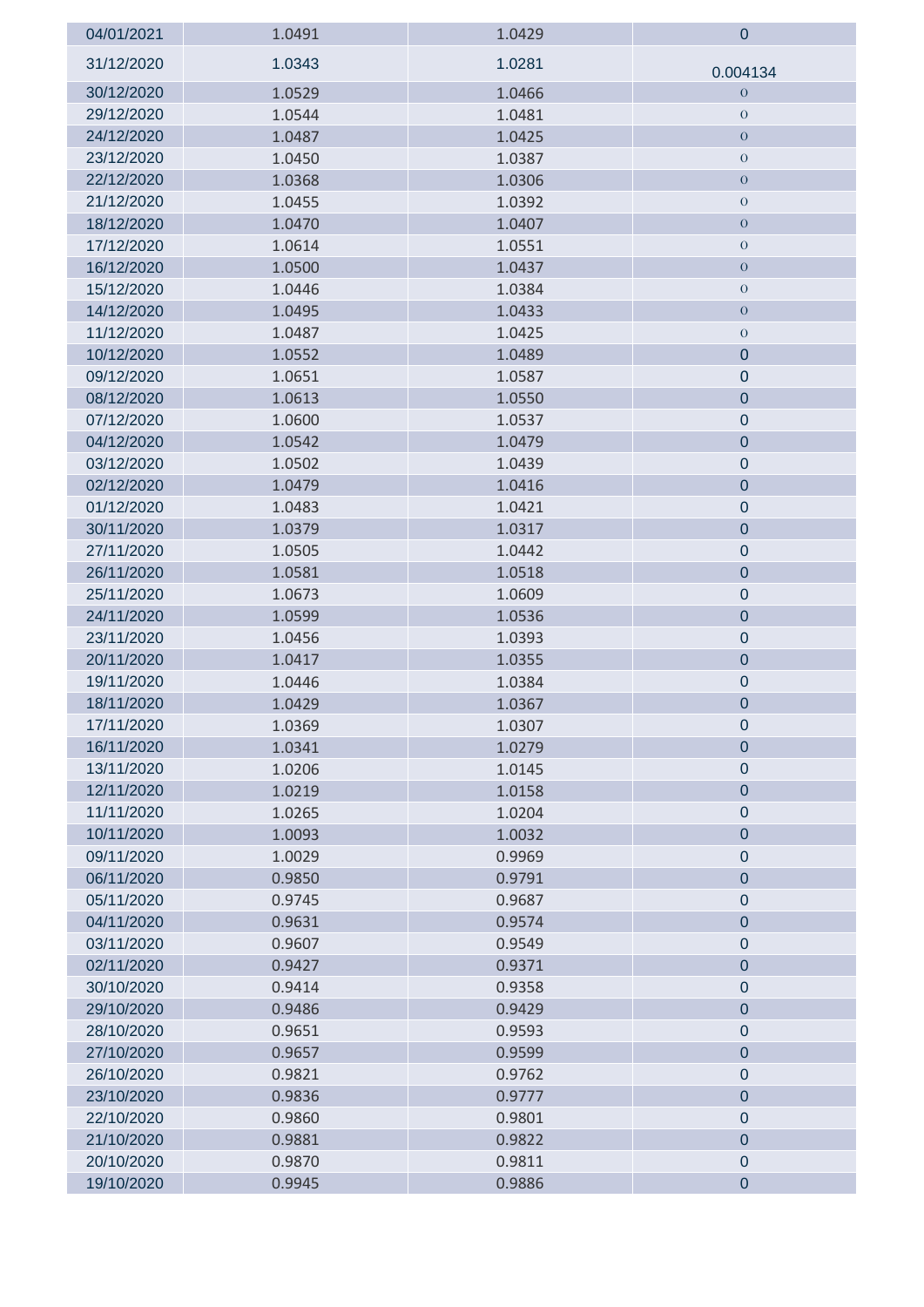| 16/10/2020 | 0.9861 | 0.9802 | $\mathbf 0$      |
|------------|--------|--------|------------------|
| 15/10/2020 | 0.9918 | 0.9858 | $\mathbf 0$      |
| 14/10/2020 | 0.9877 | 0.9818 | $\mathbf 0$      |
| 13/10/2020 | 0.9897 | 0.9838 | $\mathbf 0$      |
| 12/10/2020 | 0.9805 | 0.9747 | $\pmb{0}$        |
| 09/10/2020 | 0.9754 | 0.9696 | $\pmb{0}$        |
| 08/10/2020 | 0.9754 | 0.9696 | $\pmb{0}$        |
| 07/10/2020 | 0.9643 | 0.9585 | $\mathbf 0$      |
| 06/10/2020 | 0.9514 | 0.9457 | $\pmb{0}$        |
| 02/10/2020 | 0.9205 | 0.9150 | $\pmb{0}$        |
| 01/10/2020 | 0.9336 | 0.9280 | $\boldsymbol{0}$ |
| 30/09/2020 | 0.9254 | 0.9199 | 0.012500         |
| 29/09/2020 | 0.9592 | 0.9535 | $\pmb{0}$        |
| 28/09/2020 | 0.9587 | 0.9530 | 0                |
| 25/09/2020 | 0.9614 | 0.9557 | $\pmb{0}$        |
| 24/09/2020 | 0.9471 | 0.9415 | $\pmb{0}$        |
| 23/09/2020 | 0.9556 | 0.9499 | $\pmb{0}$        |
| 22/09/2020 | 0.9345 | 0.9289 | $\mathbf 0$      |
| 21/09/2020 | 0.9422 | 0.9366 | $\pmb{0}$        |
| 18/09/2020 | 0.9500 | 0.9443 | $\pmb{0}$        |
| 17/09/2020 | 0.9512 | 0.9455 | $\pmb{0}$        |
| 16/09/2020 | 0.9635 | 0.9577 | $\pmb{0}$        |
| 15/09/2020 | 0.9525 | 0.9468 | $\pmb{0}$        |
| 14/09/2020 | 0.9501 | 0.9444 | $\overline{0}$   |
| 11/09/2020 | 0.9457 | 0.9401 | $\mathbf 0$      |
| 10/09/2020 | 0.9531 | 0.9474 | $\pmb{0}$        |
| 09/09/2020 | 0.9478 | 0.9421 | $\pmb{0}$        |
| 08/09/2020 | 0.9687 | 0.9629 | $\pmb{0}$        |
| 07/09/2020 | 0.9589 | 0.9531 | $\pmb{0}$        |
| 04/09/2020 | 0.9544 | 0.9487 | $\pmb{0}$        |
| 03/09/2020 | 0.9845 | 0.9786 | $\pmb{0}$        |
| 02/09/2020 | 0.9751 | 0.9693 | $\pmb{0}$        |
| 01/09/2020 | 0.9572 | 0.9515 | $\mathbf 0$      |
| 31/08/2020 | 0.9734 | 0.9676 | $\mathbf 0$      |
| 28/08/2020 | 0.9758 | 0.9699 | $\mathbf 0$      |
| 27/08/2020 | 0.9851 | 0.9792 | $\mathbf 0$      |
| 26/08/2020 | 0.9845 | 0.9786 | $\mathbf 0$      |
| 25/08/2020 | 0.9893 | 0.9834 | $\pmb{0}$        |
| 24/08/2020 | 0.9844 | 0.9785 | $\pmb{0}$        |
| 21/08/2020 | 0.9818 | 0.9760 | $\pmb{0}$        |
| 20/08/2020 | 0.9835 | 0.9776 | $\pmb{0}$        |
| 19/08/2020 | 0.9924 | 0.9865 | $\pmb{0}$        |
| 18/08/2020 | 0.9848 | 0.9789 | $\pmb{0}$        |
| 17/08/2020 | 0.9776 | 0.9718 | $\overline{0}$   |
| 14/08/2020 | 0.9848 | 0.9789 | $\pmb{0}$        |
| 13/08/2020 | 0.9805 | 0.9747 | $\pmb{0}$        |
| 12/08/2020 | 0.9868 | 0.9809 | $\mathbf 0$      |
| 11/08/2020 | 0.9883 | 0.9824 | $\pmb{0}$        |
| 10/08/2020 | 0.9827 | 0.9768 | $\pmb{0}$        |
| 07/08/2020 | 0.9670 | 0.9612 | $\overline{0}$   |
| 06/08/2020 | 0.9724 | 0.9665 | $\pmb{0}$        |
| 05/08/2020 | 0.9649 | 0.9592 | $\pmb{0}$        |
| 04/08/2020 | 0.9719 | 0.9661 | $\pmb{0}$        |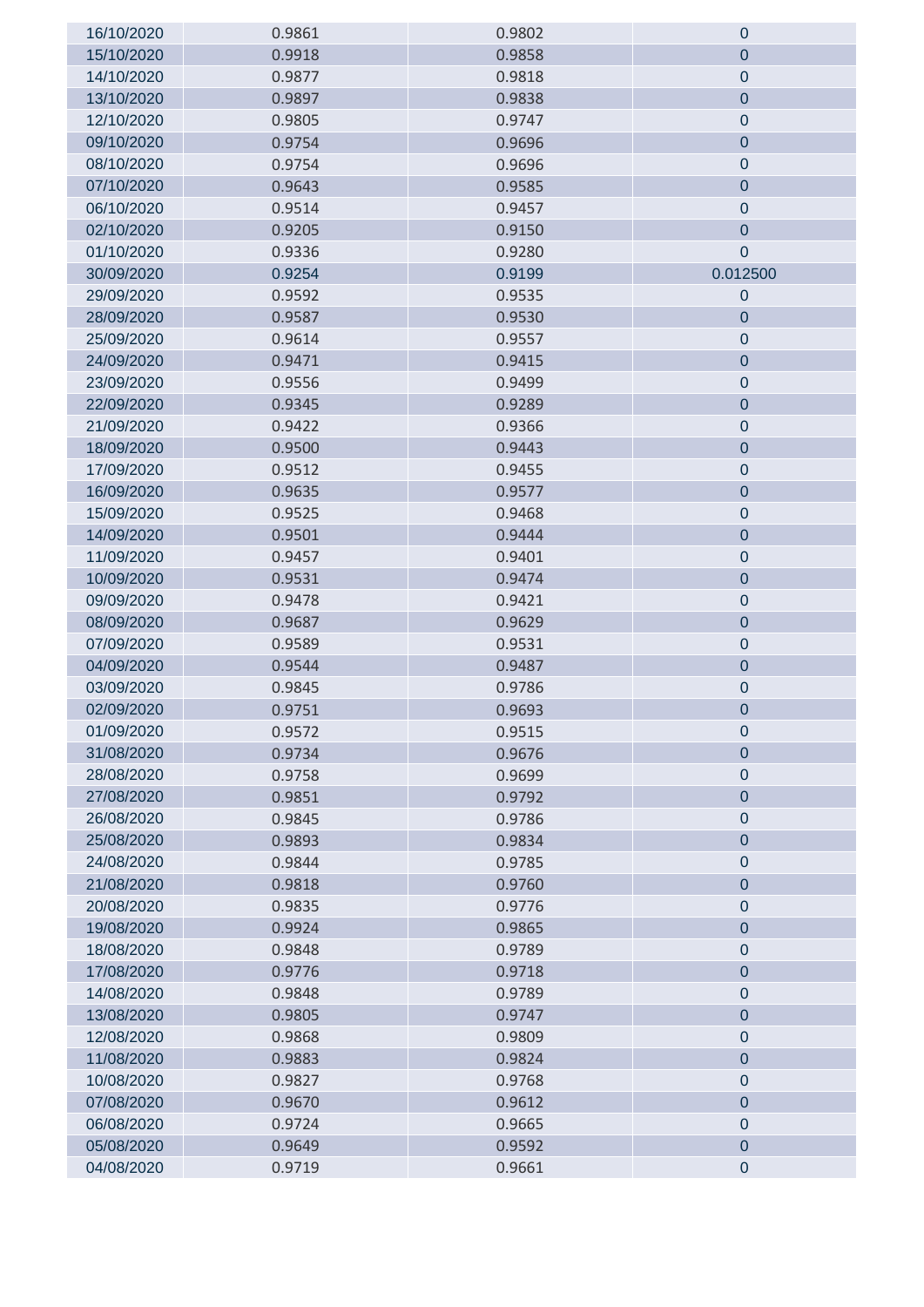| 03/08/2020 | 0.9533 | 0.9476 | $\mathbf 0$      |
|------------|--------|--------|------------------|
| 31/07/2020 | 0.9532 | 0.9475 | 0                |
| 30/07/2020 | 0.9721 | 0.9663 | $\mathbf 0$      |
| 29/07/2020 | 0.9646 | 0.9589 | $\pmb{0}$        |
| 28/07/2020 | 0.9674 | 0.9616 | $\mathbf 0$      |
| 27/07/2020 | 0.9720 | 0.9662 | $\pmb{0}$        |
| 24/07/2020 | 0.9687 | 0.9629 | $\pmb{0}$        |
| 23/07/2020 | 0.9809 | 0.9750 | $\boldsymbol{0}$ |
| 22/07/2020 | 0.9781 | 0.9722 | $\mathbf 0$      |
| 21/07/2020 | 0.9923 | 0.9864 | $\pmb{0}$        |
| 20/07/2020 | 0.9663 | 0.9605 | $\pmb{0}$        |
| 17/07/2020 | 0.9709 | 0.9651 | $\pmb{0}$        |
| 16/07/2020 | 0.9669 | 0.9611 | $\pmb{0}$        |
| 15/07/2020 | 0.9742 | 0.9684 | $\boldsymbol{0}$ |
| 14/07/2020 | 0.9573 | 0.9515 | $\mathbf 0$      |
| 13/07/2020 | 0.9615 | 0.9557 | $\pmb{0}$        |
| 10/07/2020 | 0.9525 | 0.9468 | $\pmb{0}$        |
| 09/07/2020 | 0.9588 | 0.9531 | $\pmb{0}$        |
| 08/07/2020 | 0.9539 | 0.9482 | $\pmb{0}$        |
| 07/07/2020 | 0.9679 | 0.9621 | $\overline{0}$   |
| 06/07/2020 | 0.9682 | 0.9624 | $\overline{0}$   |
| 03/07/2020 | 0.9761 | 0.9703 | $\mathbf 0$      |
| 02/07/2020 | 0.9724 | 0.9666 | $\pmb{0}$        |
| 01/07/2020 | 0.9550 | 0.9493 | $\overline{0}$   |
| 30/06/2020 | 0.9503 | 0.9446 | 0.003347         |
| 29/06/2020 | 0.9395 | 0.9339 | $\mathbf 0$      |
| 26/06/2020 | 0.9536 | 0.9479 | $\overline{0}$   |
| 25/06/2020 | 0.9415 | 0.9358 | $\mathbf 0$      |
| 24/06/2020 | 0.9651 | 0.9593 | $\pmb{0}$        |
| 23/06/2020 | 0.9623 | 0.9566 | $\pmb{0}$        |
| 22/06/2020 | 0.9617 | 0.9560 | $\pmb{0}$        |
| 19/06/2020 | 0.9625 | 0.9568 | $\pmb{0}$        |
| 18/06/2020 | 0.9590 | 0.9533 | $\mathbf 0$      |
| 17/06/2020 | 0.9679 | 0.9622 | $\mathbf 0$      |
| 16/06/2020 | 0.9596 | 0.9539 | $\overline{0}$   |
| 15/06/2020 | 0.9243 | 0.9188 | $\pmb{0}$        |
| 12/06/2020 | 0.9445 | 0.9388 | $\mathbf 0$      |
| 11/06/2020 | 0.9631 | 0.9574 | $\pmb{0}$        |
| 10/06/2020 | 0.9923 | 0.9863 | $\pmb{0}$        |
| 09/06/2020 | 0.9913 | 0.9854 | $\mathbf 0$      |
| 05/06/2020 | 0.9664 | 0.9606 | $\overline{0}$   |
| 04/06/2020 | 0.9680 | 0.9623 | $\pmb{0}$        |
| 03/06/2020 | 0.9622 | 0.9565 | $\mathbf 0$      |
| 02/06/2020 | 0.9472 | 0.9415 | $\pmb{0}$        |
| 01/06/2020 | 0.9458 | 0.9401 | $\pmb{0}$        |
| 29/05/2020 | 0.9370 | 0.9314 | $\mathbf 0$      |
| 28/05/2020 | 0.9530 | 0.9473 | $\pmb{0}$        |
| 27/05/2020 | 0.9409 | 0.9352 | $\pmb{0}$        |
| 26/05/2020 | 0.9429 | 0.9373 | $\mathbf 0$      |
| 25/05/2020 | 0.9162 | 0.9107 | $\pmb{0}$        |
| 22/05/2020 | 0.8955 | 0.8901 | $\pmb{0}$        |
| 21/05/2020 | 0.9050 | 0.8996 | $\pmb{0}$        |
| 20/05/2020 | 0.9087 | 0.9033 | $\mathbf 0$      |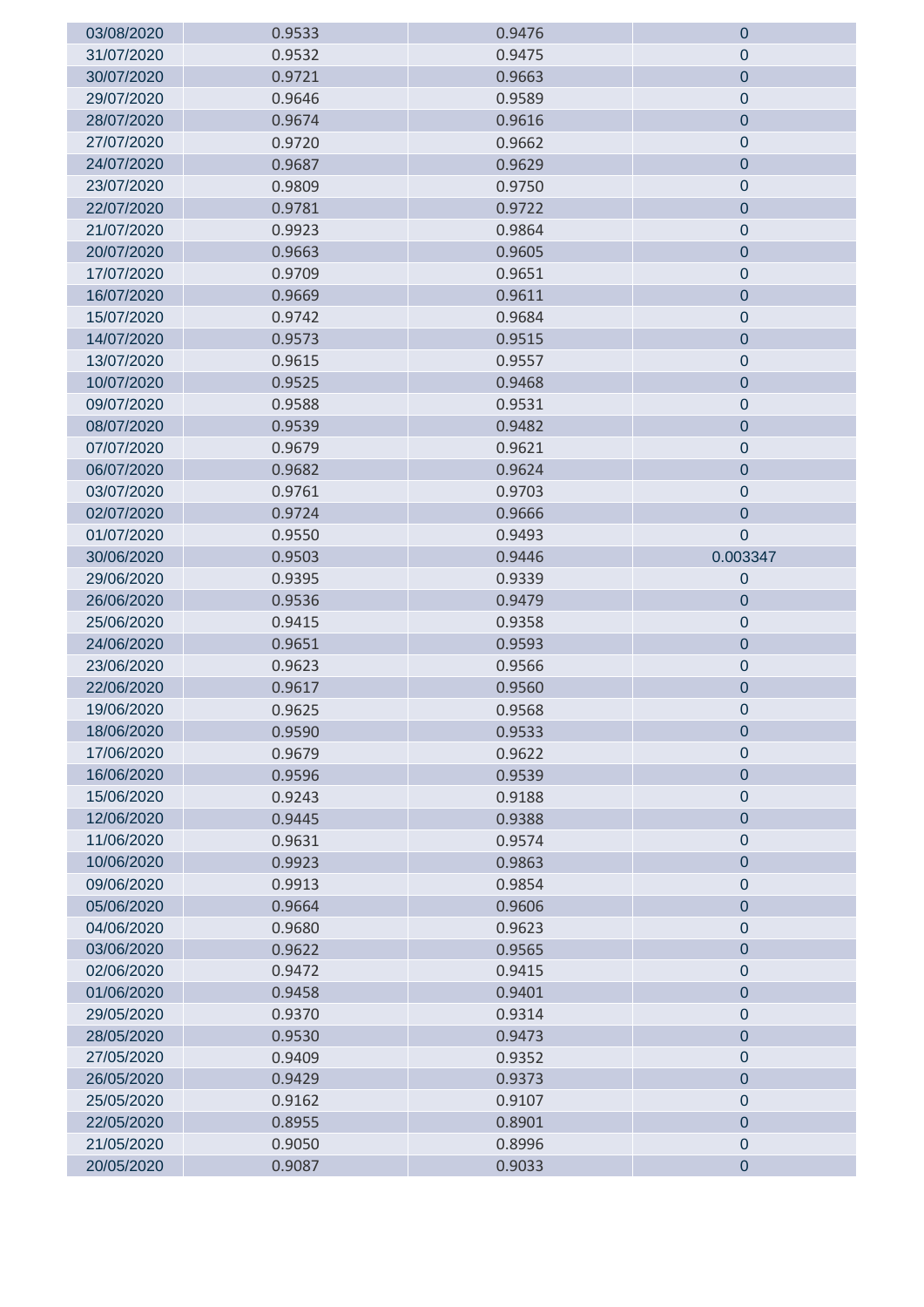| 19/05/2020 | 0.9076 | 0.9022 | $\mathbf 0$      |
|------------|--------|--------|------------------|
| 18/05/2020 | 0.8894 | 0.8841 | $\mathbf 0$      |
| 15/05/2020 | 0.8806 | 0.8754 | $\mathbf 0$      |
| 14/05/2020 | 0.8682 | 0.8630 | $\mathbf 0$      |
| 13/05/2020 | 0.8826 | 0.8773 | $\mathbf 0$      |
| 12/05/2020 | 0.8823 | 0.8770 | $\pmb{0}$        |
| 11/05/2020 | 0.8921 | 0.8868 | $\pmb{0}$        |
| 08/05/2020 | 0.8781 | 0.8728 | $\mathbf 0$      |
| 07/05/2020 | 0.8759 | 0.8707 | $\pmb{0}$        |
| 06/05/2020 | 0.8774 | 0.8721 | $\mathbf 0$      |
| 05/05/2020 | 0.8838 | 0.8785 | $\mathbf 0$      |
| 04/05/2020 | 0.8677 | 0.8625 | $\mathbf 0$      |
| 01/05/2020 | 0.8575 | 0.8524 | $\pmb{0}$        |
| 30/04/2020 | 0.9019 | 0.8965 | $\pmb{0}$        |
| 29/04/2020 | 0.8821 | 0.8768 | $\mathbf 0$      |
| 28/04/2020 | 0.8642 | 0.8590 | $\overline{0}$   |
| 27/04/2020 | 0.8656 | 0.8604 | $\pmb{0}$        |
| 24/04/2020 | 0.8542 | 0.8491 | $\mathbf 0$      |
| 23/04/2020 | 0.8504 | 0.8453 | $\pmb{0}$        |
| 22/04/2020 | 0.8524 | 0.8473 | $\mathbf 0$      |
| 21/04/2020 | 0.8522 | 0.8471 | $\mathbf 0$      |
| 20/04/2020 | 0.8740 | 0.8687 | $\pmb{0}$        |
| 17/04/2020 | 0.8949 | 0.8895 | $\mathbf 0$      |
| 16/04/2020 | 0.8821 | 0.8768 | $\mathbf 0$      |
| 15/04/2020 | 0.8906 | 0.8853 | $\pmb{0}$        |
| 14/04/2020 | 0.8945 | 0.8892 | $\overline{0}$   |
| 09/04/2020 | 0.8811 | 0.8758 | $\pmb{0}$        |
| 08/04/2020 | 0.8544 | 0.8492 | $\mathbf 0$      |
| 07/04/2020 | 0.8616 | 0.8565 | $\mathbf 0$      |
| 06/04/2020 | 0.8638 | 0.8586 | $\pmb{0}$        |
| 03/04/2020 | 0.8285 | 0.8236 | $\boldsymbol{0}$ |
| 02/04/2020 | 0.8422 | 0.8372 | $\mathbf 0$      |
| 01/04/2020 | 0.8581 | 0.853  | $\overline{0}$   |
| 31/03/2020 | 0.8275 | 0.8226 | 0.012051         |
| 30/03/2020 | 0.8632 | 0.8580 | $\mathbf 0$      |
| 27/03/2020 | 0.8028 | 0.7980 | $\mathbf 0$      |
| 26/03/2020 | 0.8505 | 0.8454 | $\mathbf 0$      |
| 25/03/2020 | 0.8374 | 0.8324 | $\pmb{0}$        |
| 24/03/2020 | 0.7906 | 0.7859 | $\mathbf 0$      |
| 23/03/2020 | 0.7552 | 0.7507 | $\pmb{0}$        |
| 20/03/2020 | 0.7989 | 0.7941 | $\pmb{0}$        |
| 19/03/2020 | 0.7974 | 0.7926 | $\overline{0}$   |
| 18/03/2020 | 0.8176 | 0.8127 | $\pmb{0}$        |
| 17/03/2020 | 0.8716 | 0.8664 | $\mathbf 0$      |
| 16/03/2020 | 0.8241 | 0.8191 | $\mathbf 0$      |
| 13/03/2020 | 0.9098 | 0.9044 | $\mathbf 0$      |
| 12/03/2020 | 0.8702 | 0.865  | $\mathbf 0$      |
| 11/03/2020 | 0.9393 | 0.9337 | $\pmb{0}$        |
| 10/03/2020 | 0.9725 | 0.9667 | $\pmb{0}$        |
| 09/03/2020 | 0.9446 | 0.9390 | $\mathbf 0$      |
| 06/03/2020 | 1.0191 | 1.0130 | $\pmb{0}$        |
| 05/03/2020 | 1.0484 | 1.0421 | $\pmb{0}$        |
| 04/03/2020 | 1.0356 | 1.0294 | $\pmb{0}$        |
| 03/03/2020 | 1.0534 | 1.0471 | $\pmb{0}$        |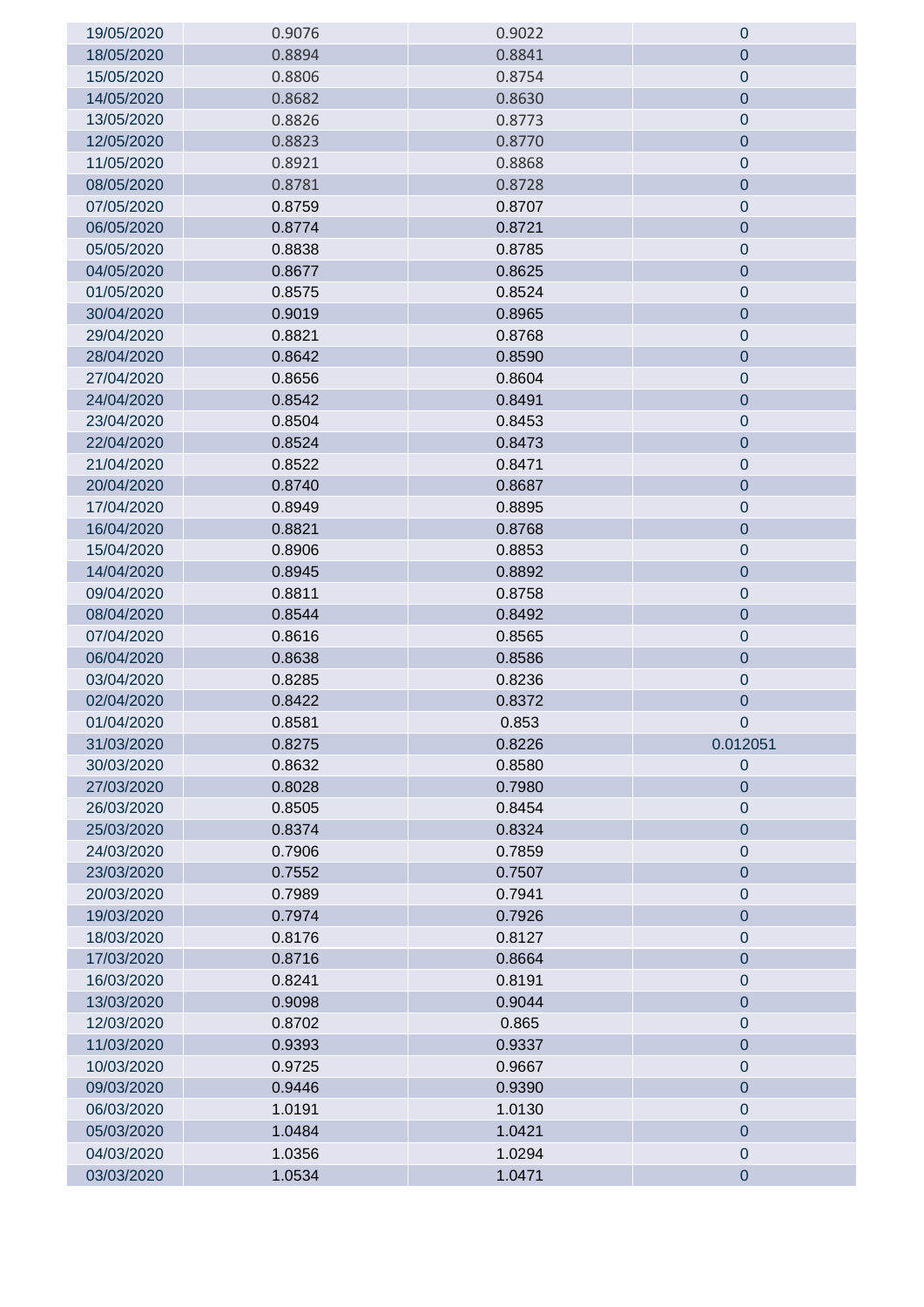| 02/03/2020               | 1.0439           | 1.0376           | $\theta$               |
|--------------------------|------------------|------------------|------------------------|
| 28/02/2020               | 1.0494           | 1.0431           | $\mathbf 0$            |
| 27/02/2020               | 1.0836           | 1.0771           | $\pmb{0}$              |
| 26/02/2020               | 1.0917           | 1.0852           | $\overline{0}$         |
| 25/02/2020               | 1.1187           | 1.1121           | $\pmb{0}$              |
| 24/02/2020               | 1.1358           | 1.1290           | $\pmb{0}$              |
| 21/02/2020               | 1.1642           | 1.1573           | $\mathbf 0$            |
| 20/02/2020               | 1.1689           | 1.1619           | $\pmb{0}$              |
| 19/02/2020               | 1.1677           | 1.1607           | $\mathbf 0$            |
| 18/02/2020               | 1.1606           | 1.1536           | $\mathbf 0$            |
| 17/02/2020               | 1.1635           | 1.1566           | $\pmb{0}$              |
| 14/02/2020               | 1.1639           | 1.1569           | $\overline{0}$         |
| 13/02/2020               | 1.1597           | 1.1528           | $\pmb{0}$              |
| 12/02/2020               | 1.1562           | 1.1493           | $\pmb{0}$              |
| 11/02/2020               | 1.1501           | 1.1432           | $\mathbf 0$            |
| 10/02/2020               | 1.1434           | 1.1366           | $\pmb{0}$              |
| 07/02/2020               | 1.1449           | 1.1380           | $\pmb{0}$              |
| 06/02/2020               | 1.1498           | 1.1429           | $\mathbf 0$            |
| 05/02/2020               | 1.1371           | 1.1303           | $\pmb{0}$              |
| 04/02/2020               | 1.1323           | 1.1255           | $\overline{0}$         |
| 03/02/2020               | 1.1288           | 1.1220           | $\pmb{0}$              |
| 31/01/2020               | 1.1444           | 1.1375           | $\pmb{0}$              |
| 30/01/2020               | 1.1429           | 1.1361           | $\mathbf 0$            |
| 29/01/2020               | 1.1452           | 1.1384           | $\pmb{0}$              |
| 28/01/2020               | 1.1445           | 1.1376           | $\mathbf 0$            |
| 24/01/2020               | 1.1604           | 1.1535           | $\mathbf 0$            |
| 23/01/2020               | 1.1615           | 1.1546           | $\pmb{0}$              |
| 22/01/2020               | 1.1669           | 1.1599           | $\mathbf 0$            |
| 21/01/2020               | 1.1582           | 1.1513           | $\pmb{0}$              |
| 20/01/2020               | 1.1607           | 1.1538           | $\mathbf 0$            |
| 17/01/2020               | 1.1583           | 1.1514           | $\pmb{0}$              |
| 16/01/2020               | 1.1529           | 1.1460           | $\pmb{0}$              |
| 15/01/2020               | 1.1438           | 1.1369           | $\pmb{0}$              |
| 14/01/2020               | 1.1400           | 1.1331           | $\mathbf 0$            |
| 13/01/2020               | 1.1320           | 1.1252           | 0                      |
| 10/01/2020               | 1.1355           | 1.1287           | $\overline{0}$         |
| 09/01/2020               | 1.1268           | 1.1201           | $\pmb{0}$              |
| 08/01/2020               | 1.1165           | 1.1098           | $\mathbf 0$            |
| 07/01/2020               | 1.1197           | 1.113            | $\boldsymbol{0}$       |
| 06/01/2020               | 1.1036           | 1.0970           | $\mathbf 0$            |
| 03/01/2020               | 1.1029           | 1.0963           | $\mathbf 0$            |
| 02/01/2020               | 1.0963           | 1.0897           | $\overline{0}$         |
| 31/12/2019               | 1.0947           | 1.0882           | 0.01400                |
| 30/12/2019               | 1.1295           | 1.1227           | $\overline{0}$         |
| 27/12/2019               | 1.1297           | 1.1229           | 0                      |
| 24/12/2019               | 1.1256           | 1.1189           | $\overline{0}$         |
| 23/12/2019               | 1.1250           | 1.1183           | $\mathbf 0$            |
| 20/12/2019               | 1.1303           | 1.1235           | $\pmb{0}$              |
| 19/12/2019               | 1.1329           | 1.1261           | $\overline{0}$         |
| 18/12/2019               | 1.1347           | 1.1280           | $\pmb{0}$              |
| 17/12/2019               | 1.1341           | 1.1274           | $\mathbf 0$            |
| 16/12/2019               | 1.1353           | 1.1285           | $\overline{0}$         |
| 13/12/2019<br>12/12.2019 | 1.1172<br>1.1112 | 1.1106<br>1.1046 | $\pmb{0}$<br>$\pmb{0}$ |
|                          |                  |                  |                        |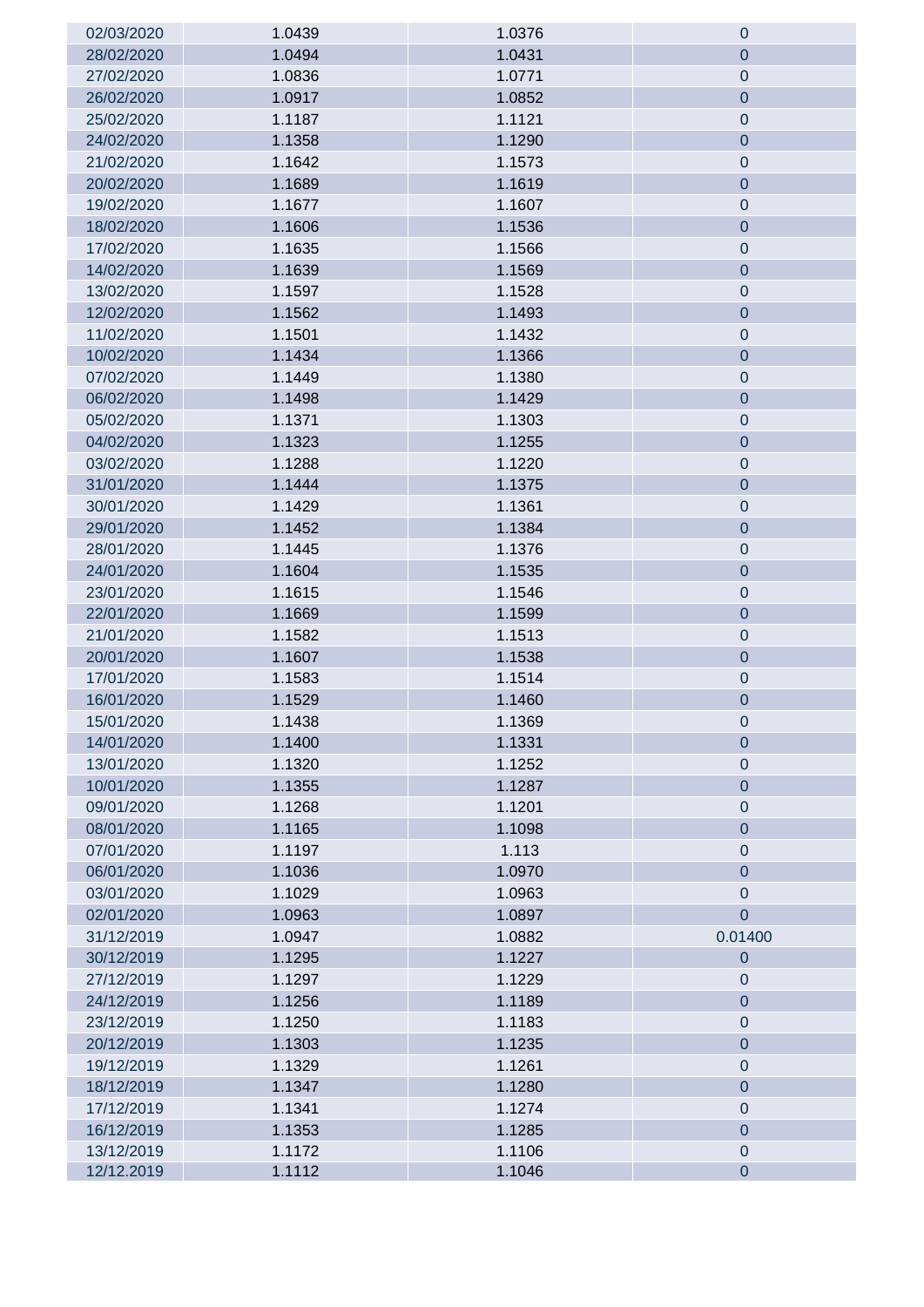| 11/12/2019 | 1.1172 | 1.1105 | $\mathbf 0$    |
|------------|--------|--------|----------------|
| 10/12/2019 | 1.1094 | 1.1028 | $\overline{0}$ |
| 09/12/2019 | 1.1127 | 1.1061 | $\mathbf 0$    |
| 06/12/2019 | 1.1081 | 1.1015 | $\mathbf 0$    |
| 05/12/2019 | 1.1040 | 1.0973 | $\mathbf 0$    |
| 04/12/2019 | 1.0918 | 1.0853 | $\mathbf 0$    |
| 03/12/2019 | 1.1095 | 1.1029 | $\pmb{0}$      |
| 02/12/2019 | 1.1338 | 1.1270 | $\mathbf 0$    |
| 29/11/2019 | 1.1312 | 1.1244 | $\pmb{0}$      |
| 28/11/2019 | 1.1334 | 1.1266 | $\mathbf 0$    |
| 27/11/2019 | 1.1312 | 1.1244 | $\pmb{0}$      |
| 26/11/2019 | 1.1214 | 1.1147 | $\mathbf 0$    |
| 25/11/2019 | 1.1126 | 1.1059 | $\pmb{0}$      |
| 22/11/2019 | 1.1089 | 1.1023 |                |
|            |        |        | $\mathbf 0$    |
| 21/11/2019 | 1.1039 | 1.0973 | $\pmb{0}$      |
| 20/11/2019 | 1.1127 | 1.1060 | $\mathbf 0$    |
| 19/11/2019 | 1.1289 | 1.1221 | $\pmb{0}$      |
| 18/11/2019 | 1.1212 | 1.1145 | $\mathbf 0$    |
| 15/11/2019 | 1.1238 | 1.1171 | $\pmb{0}$      |
| 14/11/2019 | 1.1152 | 1.1086 | $\mathbf 0$    |
| 13/11/2019 | 1.1086 | 1.102  | $\pmb{0}$      |
| 12/11/2019 | 1.1168 | 1.1102 | $\pmb{0}$      |
| 11/11/2019 | 1.1197 | 1.1130 | $\pmb{0}$      |
| 08/11/2019 | 1.1082 | 1.1016 | $\mathbf 0$    |
| 07/11/2019 | 1.1074 | 1.1008 | $\pmb{0}$      |
| 06/11/2019 | 1.0955 | 1.0889 | $\mathbf 0$    |
| 05/11/2019 | 1.1014 | 1.0948 | $\pmb{0}$      |
| 04/11/2019 | 1.1020 | 1.0954 | $\mathbf 0$    |
| 01/11/2019 | 1.0995 | 1.0929 | $\pmb{0}$      |
| 31/10/2019 | 1.0989 | 1.0923 | $\overline{0}$ |
| 30/10/2019 | 1.1042 | 1.0975 | $\pmb{0}$      |
| 29/10/2019 | 1.1143 | 1.1076 | $\overline{0}$ |
| 28/10/2019 | 1.1138 | 1.1071 | $\pmb{0}$      |
| 25/10/2019 | 1.1141 | 1.1074 | $\mathbf 0$    |
| 24/10/2019 | 1.1074 | 1.1008 | $\pmb{0}$      |
| 23/10/2019 | 1.1032 | 1.0966 | $\mathbf 0$    |
| 22/10/2019 | 1.1038 | 1.0972 | $\mathbf 0$    |
| 21/10/2019 | 1.0994 | 1.0928 | $\mathbf 0$    |
| 18/10/2019 | 1.1027 | 1.0961 | $\mathbf{0}$   |
| 17/10/2019 | 1.1073 | 1.1007 | $\overline{0}$ |
| 16/10/2019 | 1.1165 | 1.1098 | $\mathbf 0$    |
| 15/10/2019 | 1.1026 | 1.0960 | $\overline{0}$ |
| 14/10/2019 | 1.0991 | 1.0925 | $\mathbf 0$    |
| 11/10/2019 | 1.0914 | 1.0849 | $\overline{0}$ |
| 10/10/2019 | 1.0815 | 1.0750 | $\mathbf 0$    |
| 09/10/2019 | 1.0808 | 1.0743 | $\overline{0}$ |
| 08/10/2019 | 1.0874 | 1.0809 | $\mathbf 0$    |
| 04/10/2019 | 1.0761 | 1.0697 | $\overline{0}$ |
| 03/10/2019 | 1.0714 | 1.0649 | $\mathbf 0$    |
| 02/10/2019 | 1.0965 | 1.0899 | $\overline{0}$ |
| 01/10/2019 | 1.1117 | 1.1050 | $\overline{0}$ |
| 30/09/2019 | 1.1019 | 1.0953 | 0.01500        |
| 27/09/2019 | 1.1213 | 1.1145 | $\mathbf 0$    |
| 26/09/2019 | 1.1151 | 1.1085 | $\overline{0}$ |
| 25/09/2019 | 1.1213 | 1.1146 | $\mathbf 0$    |
| 24/09/2019 | 1.1277 | 1.1209 | $\overline{0}$ |
| 23/09/2019 | 1.1293 | 1.1225 | $\mathbf 0$    |
| 20/09/2019 | 1.1263 | 1.1196 | $\overline{0}$ |
| 19/09/2019 | 1.1243 | 1.1175 | $\mathbf 0$    |
| 18/09/2019 | 1.1174 | 1.1107 | $\overline{0}$ |
| 17/09/2019 | 1.1178 | 1.1111 | $\pmb{0}$      |
| 16/09/2019 | 1.1144 | 1.1077 | $\overline{0}$ |
|            |        |        |                |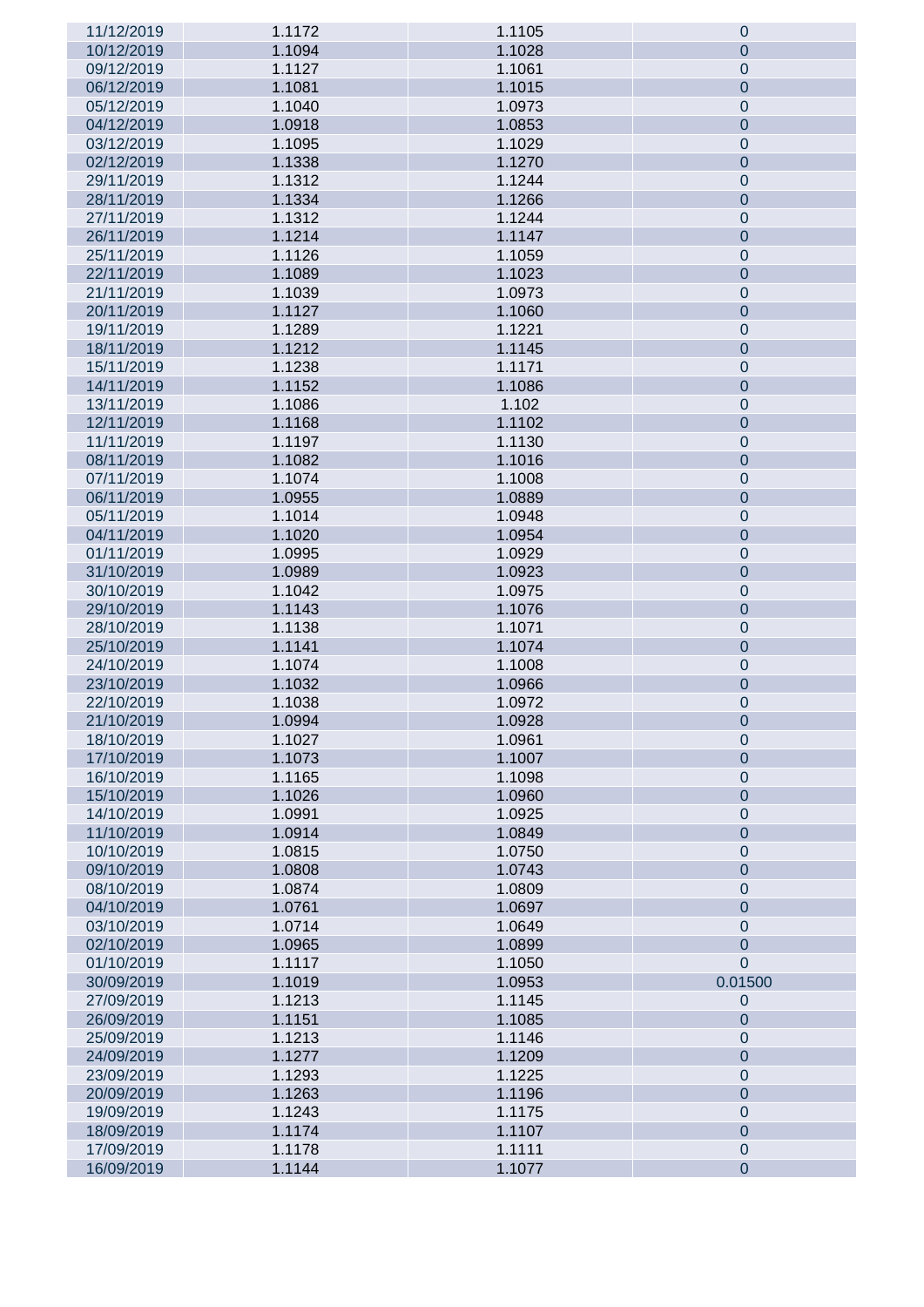| 13/09/2019 | 1.1131 | 1.1064           | 0                           |
|------------|--------|------------------|-----------------------------|
| 12/09/2019 | 1.1110 | 1.1044           | $\overline{0}$              |
| 11/09/2019 | 1.1096 | 1.1030           | $\pmb{0}$                   |
| 10/09/2019 | 1.1069 | 1.1003           | $\overline{0}$              |
| 09/09/2019 | 1.1116 | 1.1049           | $\pmb{0}$                   |
| 06/09/2019 | 1.1117 | 1.1050           | $\overline{0}$              |
| 05/09/2019 | 1.1061 | 1.0995           | $\pmb{0}$                   |
| 04/09/2019 | 1.0947 | 1.0882           | $\overline{0}$              |
| 03/09/2019 | 1.0993 | 1.0927           | $\pmb{0}$                   |
| 02/09/2019 | 1.1008 | 1.0942           | $\overline{0}$              |
| 30/08/2019 | 1.1053 | 1.0987           | $\pmb{0}$                   |
| 29/08/2019 | 1.0883 | 1.0818           | $\overline{0}$              |
| 28/08/2019 | 1.0867 | 1.0802           | $\pmb{0}$                   |
| 27/08/2019 | 1.0797 | 1.0732           | $\overline{0}$              |
| 26/08/2019 | 1.0748 | 1.0684           | $\pmb{0}$                   |
| 23/08/2019 | 1.0876 | 1.0811           | $\overline{0}$              |
| 22/08/2019 | 1.0832 |                  |                             |
| 21/08/2019 | 1.0790 | 1.0767<br>1.0726 | $\pmb{0}$<br>$\overline{0}$ |
|            |        |                  |                             |
| 20/08/2019 | 1.0863 | 1.0798           | $\pmb{0}$                   |
| 19/08/2019 | 1.0726 | 1.0662           | $\overline{0}$              |
| 16/08/2019 | 1.0619 | 1.0555           | $\pmb{0}$                   |
| 15/08/2019 | 1.0617 | 1.0554           | $\overline{0}$              |
| 14/08/2019 | 1.0901 | 1.0836           | $\pmb{0}$                   |
| 13/08/2019 | 1.0812 | 1.0748           | $\overline{0}$              |
| 12/08/2019 | 1.0836 | 1.0771           | $\pmb{0}$                   |
| 09/08/2019 | 1.0818 | 1.0753           | $\overline{0}$              |
| 08/08/2019 | 1.0768 | 1.0703           | $\pmb{0}$                   |
| 07/08/2019 | 1.0695 | 1.0631           | $\overline{0}$              |
| 06/08/2019 | 1.0644 | 1.058            | $\boldsymbol{0}$            |
| 05/08/2019 | 1.0888 | 1.0823           | $\mathbf 0$                 |
| 02/08/2019 | 1.1114 | 1.1048           | $\boldsymbol{0}$            |
| 01/08/2019 | 1.1177 | 1.1110           | $\mathbf 0$                 |
| 31/07/2019 | 1.1227 | 1.1160           | $\boldsymbol{0}$            |
| 30/07/2019 | 1.1274 | 1.1206           | $\mathbf 0$                 |
| 29/07/2019 | 1.1258 | 1.1190           | $\pmb{0}$                   |
| 26/07/2019 | 1.1199 | 1.1132           | $\mathbf 0$                 |
| 25/07/2019 | 1.1227 | 1.1160           | $\pmb{0}$                   |
| 24/07/2019 | 1.1166 | 1.1099           | $\mathbf 0$                 |
| 23/07/2019 | 1.1087 | 1.1021           | $\mathbf 0$                 |
| 22/07/2019 | 1.1025 | 1.0959           | $\overline{0}$              |
| 19/07/2019 | 1.1036 | 1.0970           | $\boldsymbol{0}$            |
| 18/07/2019 | 1.0971 | 1.0906           | $\overline{0}$              |
| 17/07/2019 | 1.1002 | 1.0937           | $\boldsymbol{0}$            |
| 16/07/2019 | 1.0946 | 1.0881           | $\overline{0}$              |
| 15/07/2019 | 1.0971 | 1.0906           | $\boldsymbol{0}$            |
| 12/07/2019 | 1.1032 | 1.0966           | $\overline{0}$              |
| 11/07/2019 | 1.1078 | 1.1012           | $\boldsymbol{0}$            |
| 10/07/2019 | 1.1032 | 1.0966           | $\overline{0}$              |
| 09/07/2019 | 1.0995 | 1.0930           | $\boldsymbol{0}$            |
| 08/07/2019 | 1.1010 | 1.0945           | $\overline{0}$              |
| 05/07/2019 | 1.1134 | 1.1068           | $\boldsymbol{0}$            |
| 04/07/2019 | 1.1085 | 1.1019           | $\overline{0}$              |
| 03/07/2019 | 1.1032 | 1.0966           | $\boldsymbol{0}$            |
| 02/07/2019 | 1.1010 | 1.0944           | $\overline{0}$              |
| 01/07/2019 | 1.1000 | 1.0934           | $\overline{0}$              |
| 28/06/2019 | 1.0940 | 1.0874           | 0.035825                    |
| 27/06/2019 | 1.1377 | 1.1309           | 0                           |
| 26/06/2019 | 1.1306 | 1.1238           | $\overline{0}$              |
| 25/06/2019 | 1.1349 | 1.1281           | $\pmb{0}$                   |
| 24/06/2019 | 1.1360 | 1.1292           | $\overline{0}$              |
| 21/06/2019 | 1.1329 | 1.1261           | $\pmb{0}$                   |
| 20/06/2019 | 1.1379 | 1.1311           | $\overline{0}$              |
|            |        |                  |                             |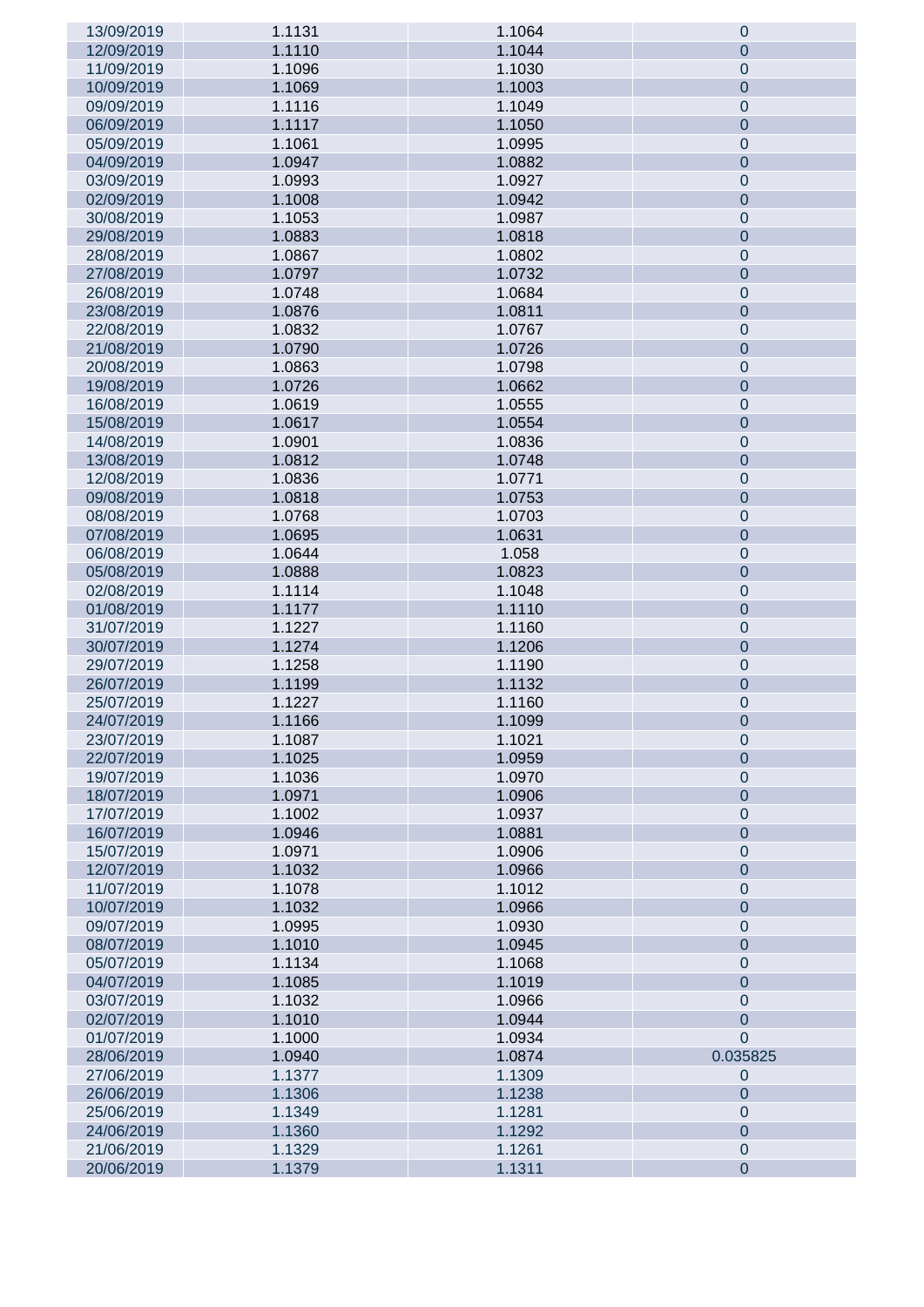| 19/06/2019 | 1.1306 | 1.1239 | 0                |
|------------|--------|--------|------------------|
| 18/06/2019 | 1.1178 | 1.1111 | $\overline{0}$   |
| 17/06/2019 | 1.1129 | 1.1062 | $\pmb{0}$        |
| 14/06/2019 | 1.1140 | 1.1073 | $\overline{0}$   |
| 13/06/2019 | 1.1106 | 1.1039 | $\pmb{0}$        |
| 12/06/2019 | 1.1085 | 1.1019 | $\overline{0}$   |
| 11/06/2019 | 1.1096 | 1.1030 | $\pmb{0}$        |
| 07/06/2019 | 1.0926 | 1.0861 | $\overline{0}$   |
| 06/06/2019 | 1.0812 | 1.0747 | $\pmb{0}$        |
| 05/06/2019 | 1.0776 | 1.0711 | $\overline{0}$   |
| 04/06/2019 | 1.0717 | 1.0653 | $\pmb{0}$        |
| 03/06/2019 | 1.0704 | 1.0640 | $\mathbf 0$      |
| 31/05/2019 | 1.0873 | 1.0808 | $\pmb{0}$        |
|            |        |        |                  |
| 30/05/2019 | 1.0918 | 1.0852 | $\mathbf 0$      |
| 29/05/2019 | 1.1021 | 1.0955 | $\pmb{0}$        |
| 28/05/2019 | 1.1089 | 1.1023 | $\mathbf 0$      |
| 27/05/2019 | 1.1011 | 1.0945 | $\pmb{0}$        |
| 24/05/2019 | 1.1013 | 1.0947 | $\mathbf 0$      |
| 23/05/2019 | 1.1070 | 1.1004 | $\pmb{0}$        |
| 22/05/2019 | 1.1103 | 1.1037 | $\mathbf 0$      |
| 21/05/2019 | 1.1084 | 1.1018 | $\pmb{0}$        |
| 20/05/2019 | 1.1046 | 1.0980 | $\mathbf 0$      |
| 17/05/2019 | 1.0880 | 1.0815 | $\pmb{0}$        |
| 16/05/2019 | 1.0800 | 1.0736 | $\mathbf 0$      |
| 15/05/2019 | 1.0705 | 1.0641 | $\pmb{0}$        |
| 14/05/2019 | 1.0621 | 1.0558 | $\mathbf 0$      |
| 13/05/2019 | 1.0714 | 1.0650 | $\pmb{0}$        |
| 10/05/2019 | 1.0745 | 1.0681 | $\mathbf 0$      |
| 09/05/2019 | 1.0722 | 1.0658 | $\boldsymbol{0}$ |
| 08/05/2019 | 1.0676 | 1.0612 | $\mathbf 0$      |
| 07/05/2019 | 1.0725 | 1.0660 | $\boldsymbol{0}$ |
| 06/05/2019 | 1.0704 | 1.0640 | $\mathbf 0$      |
| 03/05/2019 | 1.0811 | 1.0746 | $\pmb{0}$        |
| 02/05/2019 | 1.0838 | 1.0773 | $\mathbf 0$      |
| 01/05/2019 | 1.0902 | 1.0837 | $\pmb{0}$        |
| 30/04/2019 | 1.0820 | 1.0755 | $\mathbf 0$      |
| 29/04/2019 | 1.0864 | 1.0799 | $\pmb{0}$        |
| 26/04/2019 | 1.0907 | 1.0842 | $\mathbf 0$      |
| 24/04/2019 | 1.0923 | 1.0858 | $\mathbf 0$      |
| 23/04/2019 | 1.0821 | 1.0756 | $\overline{0}$   |
| 18/04/2019 | 1.0707 | 1.0643 | $\boldsymbol{0}$ |
| 17/04/2019 | 1.0696 | 1.0632 | $\overline{0}$   |
| 16/04/2019 | 1.0745 | 1.0681 | $\boldsymbol{0}$ |
| 15/04/2019 | 1.0695 | 1.0631 | $\overline{0}$   |
| 12/04/2019 | 1.0684 | 1.0620 | $\boldsymbol{0}$ |
| 11/04/2019 | 1.0602 | 1.0539 | $\overline{0}$   |
| 10/04/2019 | 1.0631 | 1.0567 | $\boldsymbol{0}$ |
| 09/04/2019 | 1.0643 | 1.0580 | $\overline{0}$   |
| 08/04/2019 | 1.0609 | 1.0546 | $\boldsymbol{0}$ |
| 05/04/2019 | 1.0531 | 1.0468 | $\overline{0}$   |
| 04/04/2019 | 1.0617 | 1.0553 | $\boldsymbol{0}$ |
| 03/04/2019 | 1.0706 | 1.0642 | $\overline{0}$   |
| 02/04/2019 | 1.0635 | 1.0571 | $\mathbf 0$      |
| 01/04/2019 | 1.0595 | 1.0532 | $\overline{0}$   |
| 29/03/2019 | 1.0528 | 1.0465 | 0.028            |
| 28/03/2019 | 1.0794 | 1.0729 | $\overline{0}$   |
| 27/03/2019 | 1.0733 | 1.0669 | $\overline{0}$   |
| 26/03/2019 | 1.0727 | 1.0662 | $\overline{0}$   |
| 25/03/2019 | 1.0716 | 1.0652 | $\boldsymbol{0}$ |
| 22/03/2019 | 1.0851 | 1.0786 | $\overline{0}$   |
| 21/03/2019 | 1.0798 | 1.0733 | $\pmb{0}$        |
| 20/03/2019 | 1.0799 | 1.0735 | $\overline{0}$   |
|            |        |        |                  |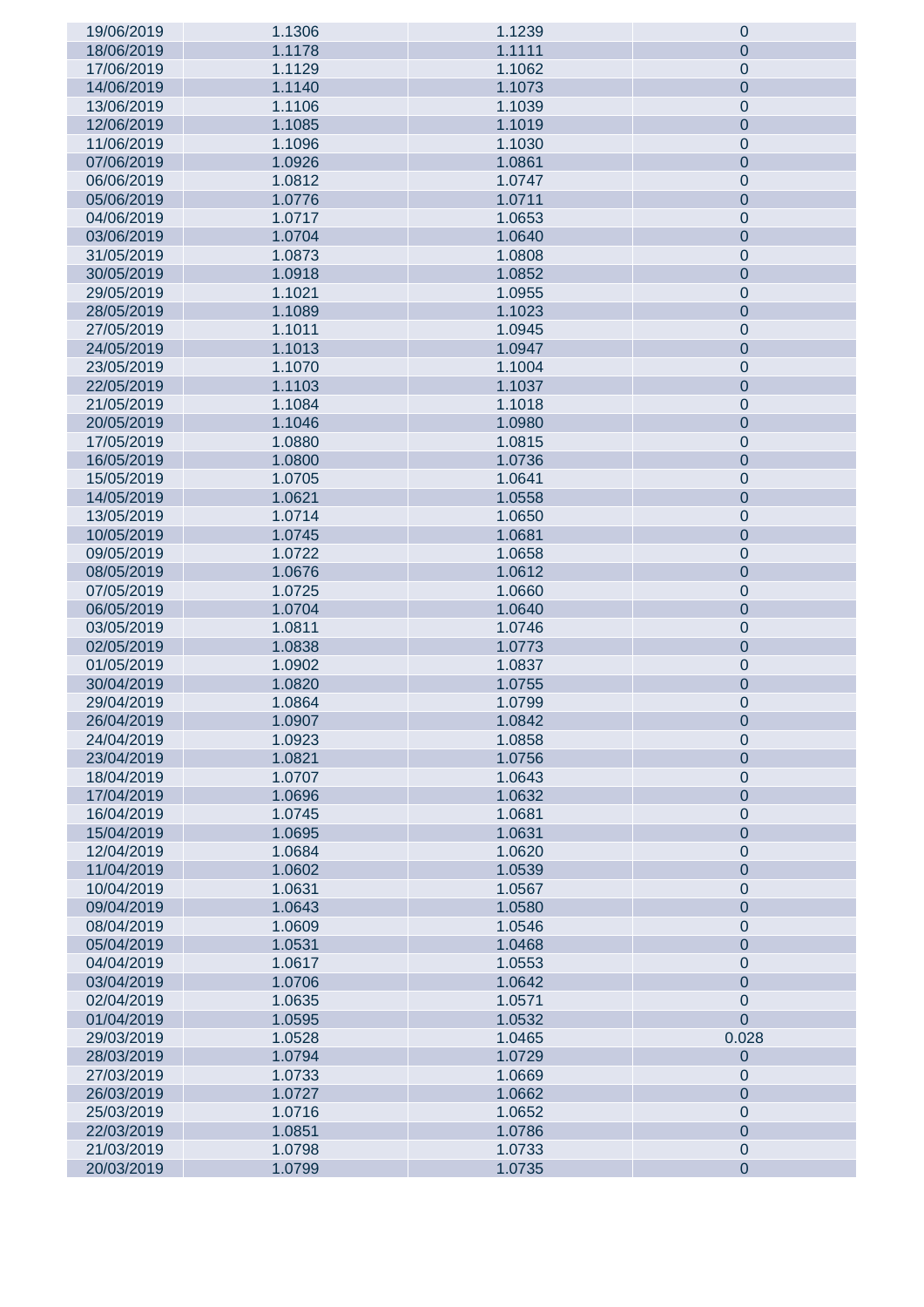| 19/03/2019               | 1.0820           | 1.0756           | $\mathbf 0$                |
|--------------------------|------------------|------------------|----------------------------|
| 18/03/2019               | 1.0825           | 1.0761           | $\overline{0}$             |
| 15/03/2019               | 1.0796           | 1.0732           | $\overline{0}$             |
| 14/03/2019               | 1.0794           | 1.0729           | $\mathbf 0$                |
| 13/03/2019               | 1.0745           | 1.0680           | $\mathbf 0$                |
| 12/03/2019               | 1.0773           | 1.0709           | $\mathbf 0$                |
| 11/03/2019               | 1.0789           | 1.0725           | $\mathbf 0$                |
| 08/03/2019               | 1.0855           | 1.0790           | $\mathbf 0$                |
| 07/03/2019               | 1.0959           | 1.0894           | $\mathbf 0$                |
| 06/03/2019               | 1.0879           | 1.0814           | $\mathbf 0$                |
| 05/03/2019               | 1.0803           | 1.0738           | $\mathbf 0$                |
| 04/03/2019               | 1.0833           | 1.0768           | $\mathbf 0$                |
| 01/03/2019               | 1.0783           | 1.0719           | $\mathbf 0$                |
| 28/02/2019<br>27/02/2019 | 1.0738<br>1.0705 | 1.0674<br>1.0641 | $\mathbf 0$<br>$\mathbf 0$ |
| 26/02/2019               | 1.0662           | 1.0598           | $\mathbf 0$                |
| 25/02/2019               | 1.0737           | 1.0673           | $\mathbf 0$                |
| 22/02/2019               | 1.0688           | 1.0624           | $\mathbf 0$                |
| 21/02/2019               | 1.0636           | 1.0572           | $\mathbf 0$                |
| 20/02/2019               | 1.0561           | 1.0497           | $\mathbf 0$                |
| 19/02/2019               | 1.0589           | 1.0526           | $\mathbf 0$                |
| 18/02/2019               | 1.0540           | 1.0477           | $\mathbf 0$                |
| 15/02/2019               | 1.0488           | 1.0425           | $\mathbf 0$                |
| 14/02/2019               | 1.0466           | 1.0403           | $\mathbf 0$                |
| 13/02/2019               | 1.0472           | 1.0409           | $\mathbf 0$                |
| 12/02/2019               | 1.0476           | 1.0414           | $\mathbf 0$                |
| 11/02/2019               | 1.0431           | 1.0369           | $\mathbf 0$                |
| 08/02/2019               | 1.0439           | 1.0376           | $\mathbf 0$                |
| 07/02/2019               | 1.0494           | 1.0431           | $\mathbf 0$                |
| 06/02/2019               | 1.0369           | 1.0307           | $\mathbf 0$                |
| 05/02/2019               | 1.0339           | 1.0277           | $\mathbf 0$                |
| 04/02/2019               | 1.0155           | 1.0094           | $\mathbf 0$                |
| 01/02/2019               | 1.0096           | 1.0035           | $\mathbf 0$                |
| 31/01/2019               | 1.0109           | 1.0049           | $\pmb{0}$                  |
| 30/01/2019               | 1.0142           | 1.0081           | $\pmb{0}$                  |
| 29/01/2019               | 1.0119           | 1.0058           | $\mathbf 0$                |
| 25/01/2019               | 1.0164           | 1.0104           | 0                          |
| 24/01/2019               | 1.0081           | 1.0021           | $\mathbf 0$                |
| 23/01/2019               | 1.0045           | 0.9985           | $\mathbf 0$                |
| 22/01/2019               | 1.0079           | 1.0019           | $\pmb{0}$                  |
| 21/01/2019               | 1.0127           | 1.0066           | $\pmb{0}$                  |
| 18/01/2019               | 1.0095           | 1.0034           | $\mathbf 0$                |
| 17/01/2019               | 1.0038           | 0.9978           | $\pmb{0}$                  |
| 16/01/2019               | 1.0028           | 0.9968           | $\pmb{0}$                  |
| 15/01/2019               | 0.9993           | 0.9933           | $\mathbf 0$                |
| 14/01/2019               | 0.9927           | 0.9868           | $\mathbf 0$                |
|                          | 0.9933           | 0.9873           |                            |
| 11/01/2019               |                  |                  | $\mathbf 0$                |
| 10/01/2019               | 0.9949           | 0.9889           | $\mathbf 0$                |
| 09/01/2019               | 0.9964           | 0.9905           | $\pmb{0}$                  |
| 08/01/2019               | 0.9853           | 0.9794           | $\pmb{0}$                  |
| 07/01/2019               | 0.9781           | 0.9722           | $\mathbf 0$                |
| 04/01/2019               | 0.9684           | 0.9627           | $\mathbf 0$                |
| 03/01/2019               | 0.9717           | 0.9658           | $\mathbf 0$                |
| 02/01/2019               | 0.9580           | 0.9523           | $\mathbf 0$                |
| 31/12/2018               | 0.9736           | 0.9677           | 0.022000                   |
| 28/12/2018               | 0.9958           | 0.9898           | $\pmb{0}$                  |
| 27/12/2018               | 0.9835           | 0.9777           | $\mathbf 0$                |
| 24/12/2018               | 0.9646           | 0.9589           | $\mathbf 0$                |
|                          |                  |                  |                            |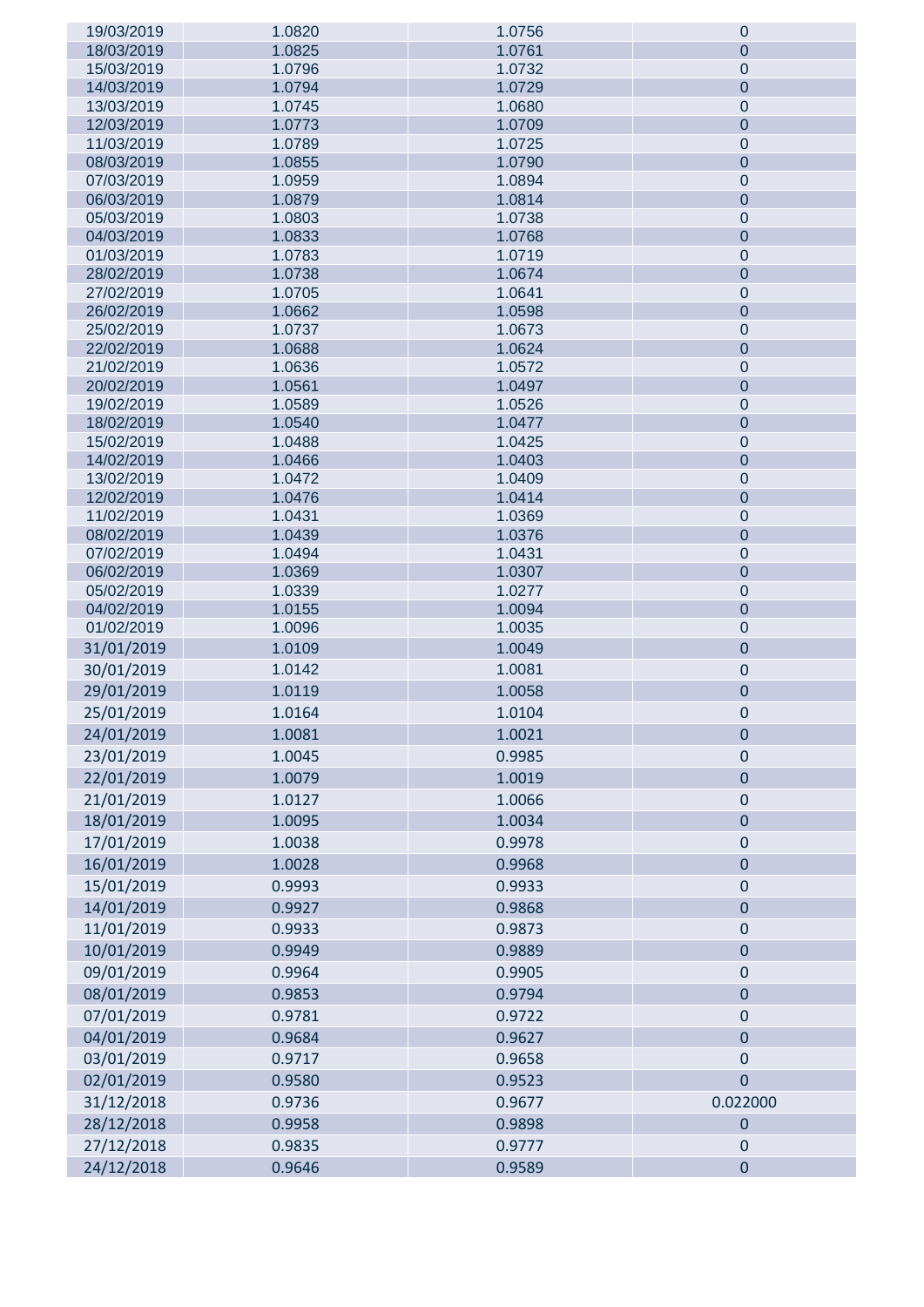| 21/12/2018 | 0.9605 | 0.9548 | $\mathbf 0$ |
|------------|--------|--------|-------------|
| 20/12/2018 | 0.9666 | 0.9608 | $\mathbf 0$ |
| 19/12/2018 | 0.9801 | 0.9742 | $\mathbf 0$ |
| 18/12/2018 | 0.9825 | 0.9767 | $\pmb{0}$   |
| 17/12/2018 | 0.9946 | 0.9886 | $\pmb{0}$   |
| 14/12/2018 | 0.9928 | 0.9868 | $\mathbf 0$ |
| 13/12/2018 | 1.0040 | 0.9980 | $\pmb{0}$   |
| 12/12/2018 | 1.0013 | 0.9954 | $\bf 0$     |
| 11/12/2018 | 0.9866 | 0.9807 | $\pmb{0}$   |
| 10/12/2018 | 0.9823 | 0.9765 | $\mathbf 0$ |
| 07/12/2018 | 1.0048 | 0.9988 | $\mathbf 0$ |
| 06/12/2018 | 0.9975 | 0.9915 | $\bf 0$     |
| 05/12/2018 | 0.9994 | 0.9935 | $\pmb{0}$   |
| 04/12/2018 | 1.0093 | 1.0032 | $\bf 0$     |
| 03/12/2018 | 1.0202 | 1.0141 | $\bf 0$     |
| 30/11/2018 | 1.0013 | 0.9953 | $\mathbf 0$ |
| 29/11/2018 | 1.0188 | 1.0127 | $\bf 0$     |
| 28/11/2018 | 1.0118 | 1.0057 | $\bf 0$     |
| 27/11/2018 | 1.0135 | 1.0074 | $\pmb{0}$   |
| 26/11/2018 | 1.0020 | 0.9960 | $\mathbf 0$ |
| 23/11/2018 | 1.0111 | 1.0051 | $\pmb{0}$   |
| 22/11/2018 | 1.0063 | 1.0003 | $\mathbf 0$ |
| 21/11/2018 | 0.9982 | 0.9923 | $\bf 0$     |
| 20/11/2018 | 1.0089 | 1.0029 | $\mathbf 0$ |
| 19/11/2018 | 1.0131 | 1.0070 | $\pmb{0}$   |
| 16/11/2018 | 1.0199 | 1.0138 | $\pmb{0}$   |
| 15/11/2018 | 1.0206 | 1.0145 | $\pmb{0}$   |
| 14/11/2018 | 1.0188 | 1.0127 | $\mathbf 0$ |
| 13/11/2018 | 1.0375 | 1.0313 | $\mathbf 0$ |
| 12/11/2018 | 1.0558 | 1.0495 | $\mathbf 0$ |
| 09/11/2018 | 1.0543 | 1.0480 | $\mathbf 0$ |
| 08/11/2018 | 1.0581 | 1.0517 | $\mathbf 0$ |
| 07/11/2018 | 1.0526 | 1.0463 | $\mathbf 0$ |
| 06/11/2018 | 1.0485 | 1.0423 | $\mathbf 0$ |
| 05/11/2018 | 1.0398 | 1.0335 | $\pmb{0}$   |
| 02/11/2018 | 1.0475 | 1.0413 | $\bf 0$     |
| 01/11/2018 | 1.0437 | 1.0375 | $\bf 0$     |
| 31/10/2018 | 1.0400 | 1.0338 | $\pmb{0}$   |
| 30/10/2018 | 1.0343 | 1.0281 | $\bf 0$     |
| 29/10/2018 | 1.0194 | 1.0133 | $\mathbf 0$ |
| 26/10/2018 | 1.0084 | 1.0023 | $\pmb{0}$   |
| 25/10/2018 | 1.0066 | 1.0006 | $\mathbf 0$ |
| 24/10/2018 | 1.0359 | 1.0297 | $\bf 0$     |
| 23/10/2018 | 1.0395 | 1.0332 | $\pmb{0}$   |
| 22/10/2018 | 1.0499 | 1.0436 | $\mathbf 0$ |
| 19/10/2018 | 1.0565 | 1.0501 | $\bf 0$     |
| 18/10/2018 | 1.0575 | 1.0511 | $\pmb{0}$   |
| 17/10/2018 | 1.0584 | 1.0521 | $\bf 0$     |
| 16/10/2018 | 1.0450 | 1.0388 | $\bf 0$     |
| 15/10/2018 | 1.0388 | 1.0326 | $\mathbf 0$ |
| 12/10/2018 | 1.0507 | 1.0444 | $\mathbf 0$ |
| 11/10/2018 | 1.0462 | 1.0399 | $\bf 0$     |
| 10/10/2018 | 1.0763 | 1.0699 | $\pmb{0}$   |
| 09/10/2018 | 1.0733 | 1.0669 | $\pmb{0}$   |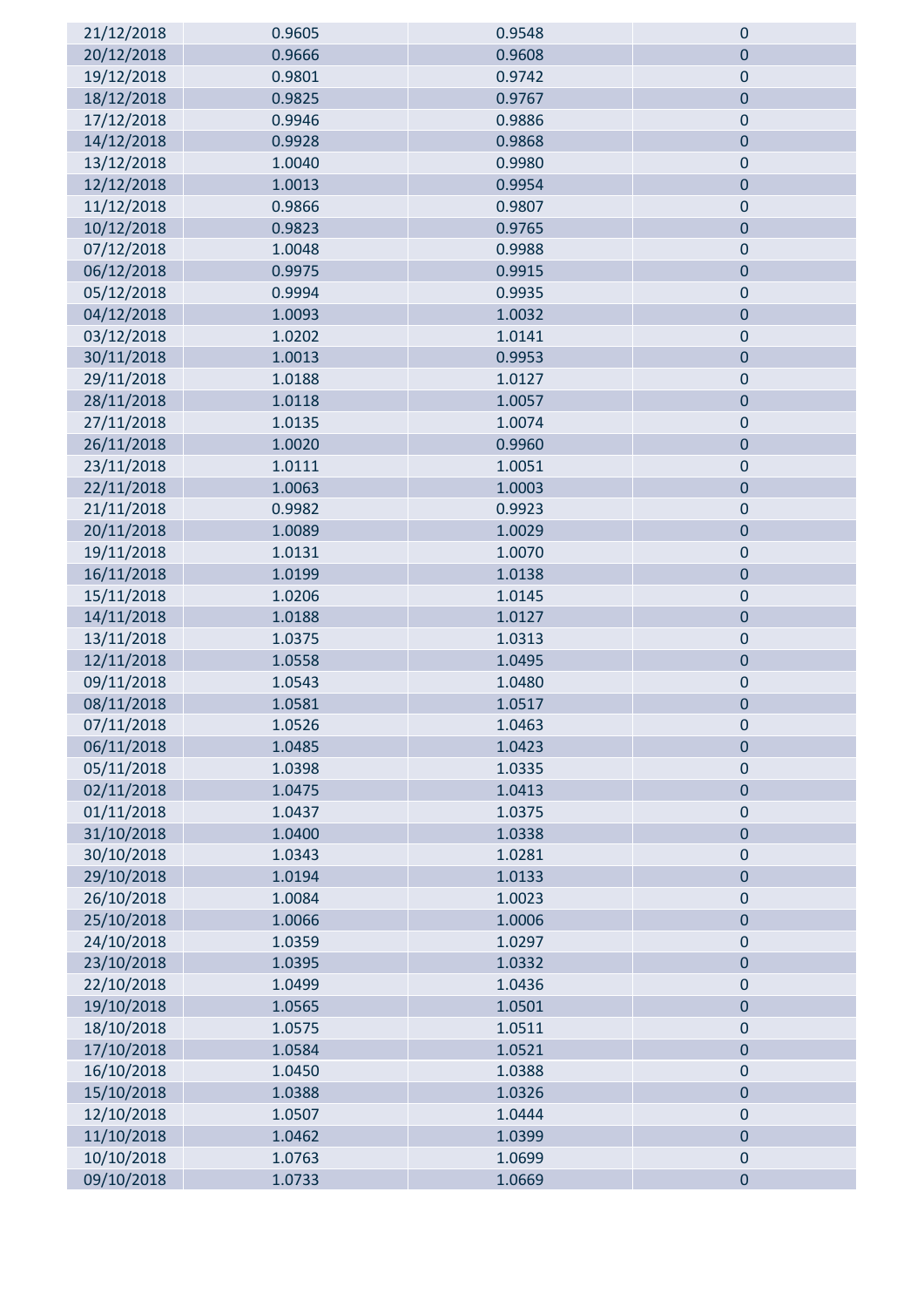| 08/10/2018               | 1.0848           | 1.0783           | $\mathbf 0$                |
|--------------------------|------------------|------------------|----------------------------|
| 05/10/2018               | 1.1006           | 1.0940           | $\mathbf 0$                |
| 04/10/2018               | 1.0992           | 1.0927           | $\mathbf 0$                |
| 03/10/2018               | 1.0936           | 1.0870           | $\mathbf 0$                |
| 02/10/2018               | 1.0909           | 1.0844           | $\mathbf 0$                |
| 28/09/2018               | 1.1054           | 1.0988           | 0.022000                   |
| 27/09/2018               | 1.1241           | 1.1174           | $\mathbf 0$                |
| 26/09/2018               | 1.1258           | 1.1191           | $\mathbf 0$                |
| 25/09/2018               | 1.1233           | 1.1165           | $\mathbf 0$                |
| 24/09/2018               | 1.1223           | 1.1156           | $\mathbf 0$                |
| 21/09/2018               | 1.1259           | 1.1191           | $\bf 0$                    |
| 20/09/2018               | 1.1203           | 1.1136           | $\mathbf{0}$               |
| 19/09/2018               | 1.1213           | 1.1146           | $\mathbf 0$                |
| 18/09/2018               | 1.1158           | 1.1091           | $\mathbf 0$                |
| 17/09/2018               | 1.1214           | 1.1146           | $\mathbf 0$                |
| 14/09/2018               | 1.1186           | 1.1119           | $\mathbf 0$                |
| 13/09/2018               | 1.1123           | 1.1057           | $\mathbf 0$                |
| 12/09/2018               | 1.1182           | 1.1115           | $\mathbf 0$                |
| 11/09/2018               | 1.1190           | 1.1123           | $\mathbf 0$                |
| 10/09/2018               | 1.1131           | 1.1064           | $\mathbf 0$                |
| 07/09/2018               | 1.1135           | 1.1069           | $\mathbf{0}$               |
| 06/09/2018               | 1.1166           | 1.1099           | $\mathbf 0$                |
| 05/09/2018               | 1.1280           | 1.1213           | $\mathbf 0$                |
| 04/09/2018               | 1.1377           | 1.1309           | $\mathbf 0$                |
| 03/09/2018               | 1.1414           | 1.1346           | $\mathbf 0$                |
| 31/08/2018               | 1.1423           | 1.1354           | $\mathbf 0$                |
| 30/08/2018               | 1.1464           | 1.1395           | $\mathbf{0}$               |
| 29/08/2018               | 1.1475           | 1.1407           | $\mathbf{0}$               |
| 28/08/2018               | 1.1413           | 1.1344           | $\mathbf 0$                |
| 27/08/2018               | 1.1342           | 1.1274           | $\mathbf{0}$               |
| 24/08/2018               | 1.1303           | 1.1235           | $\bf 0$                    |
| 23/08/2018               | 1.1308           | 1.1241           | $\mathbf 0$                |
| 22/08/2018               | 1.1319           | 1.1251           | $\cup$                     |
| 21/08/2018               | 1.1338           | 1.1270           | $\mathbf 0$                |
| 20/08/2018               | 1.1430           | 1.1361           | $\pmb{0}$                  |
| 17/08/2018               | 1.1411           | 1.1342           | $\mathbf 0$                |
| 16/08/2018               | 1.1379           | 1.1311           | $\mathbf 0$                |
| 15/08/2018               | 1.1386           | 1.1317           | $\mathbf 0$                |
| 14/08/2018               | 1.1329           | 1.1261           | $\mathbf 0$                |
| 13/08/2018               | 1.1233           | 1.1166           | $\mathbf{0}$               |
| 10/08/2018               | 1.1278           | 1.1210           | $\mathbf 0$                |
| 09/08/2018               | 1.1322           | 1.1255           | $\mathbf{0}$               |
| 08/08/2018               | 1.1273           | 1.1205<br>1.1168 | $\mathbf 0$<br>$\mathbf 0$ |
| 07/08/2018               | 1.1236           | 1.1210           |                            |
| 06/08/2018<br>03/08/2018 | 1.1278<br>1.1207 | 1.1140           | $\bf 0$<br>$\mathbf 0$     |
| 02/08/2018               | 1.1213           | 1.1146           | $\mathbf 0$                |
| 01/08/2018               | 1.1272           | 1.1205           | $\pmb{0}$                  |
| 31/07/2018               | 1.1291           | 1.1223           | $\mathbf 0$                |
| 30/07/2018               | 1.1277           | 1.1210           | $\mathbf 0$                |
| 27/07/2018               | 1.1321           | 1.1253           | $\mathbf 0$                |
| 26/07/2018               | 1.1212           | 1.1145           | $\mathbf 0$                |
| 25/07/2018               | 1.1231           | 1.1164           | $\mathbf 0$                |
| 24/07/2018               | 1.1264           | 1.1196           | $\pmb{0}$                  |
|                          |                  |                  |                            |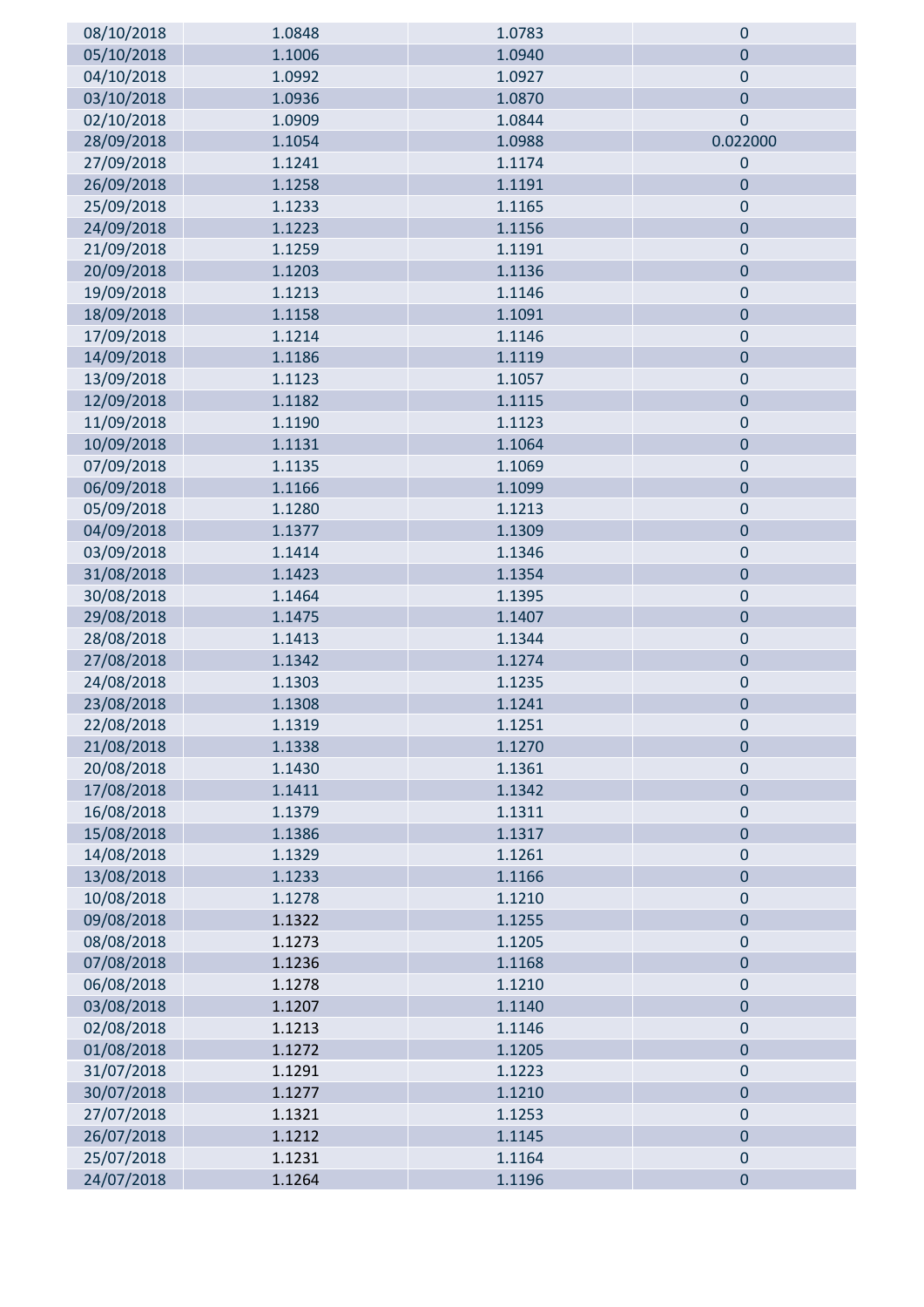| 23/07/2018 | 1.1180 | 1.1114 | $\mathbf 0$    |
|------------|--------|--------|----------------|
| 20/07/2018 | 1.1280 | 1.1213 | $\overline{0}$ |
| 19/07/2018 | 1.1233 | 1.1165 | $\pmb{0}$      |
| 18/07/2018 | 1.1223 | 1.1156 | $\pmb{0}$      |
| 17/07/2018 | 1.1142 | 1.1075 | $\pmb{0}$      |
| 16/07/2018 | 1.1209 | 1.1142 | $\pmb{0}$      |
| 13/07/2018 | 1.1264 | 1.1196 | $\pmb{0}$      |
| 12/07/2018 | 1.1259 | 1.1192 | $\pmb{0}$      |
| 11/07/2018 | 1.1160 | 1.1093 | $\pmb{0}$      |
| 10/07/2018 | 1.1240 | 1.1173 | $\mathbf 0$    |
| 09/07/2018 | 1.1299 | 1.1231 | $\mathbf 0$    |
| 06/07/2018 | 1.1278 | 1.1210 | $\pmb{0}$      |
| 05/07/2018 | 1.1190 | 1.1123 | $\pmb{0}$      |
| 04/07/2018 | 1.1139 | 1.1072 | $\pmb{0}$      |
| 03/07/2018 | 1.1187 | 1.1120 | $\pmb{0}$      |
| 02/07/2018 | 1.1142 | 1.1075 | $\overline{0}$ |
| 29/06/2018 | 1.1177 | 1.111  | 0.002738       |
| 28/06/2018 | 1.1231 | 1.1164 | $\mathbf 0$    |
| 27/06/2018 | 1.1185 | 1.1118 | $\mathbf 0$    |
| 26/06/2018 | 1.1171 | 1.1104 | $\pmb{0}$      |
| 25/06/2018 | 1.1201 | 1.1134 | $\mathbf 0$    |
| 22/06/2018 | 1.1219 | 1.1152 | $\mathbf 0$    |
| 21/06/2018 | 1.1241 | 1.1174 | $\pmb{0}$      |
| 20/06/2018 | 1.1126 | 1.1059 | $\pmb{0}$      |
| 19/06/2018 | 1.0971 | 1.0905 | $\pmb{0}$      |
| 18/06/2018 | 1.0966 | 1.0900 | $\pmb{0}$      |
| 15/06/2018 | 1.0953 | 1.0888 | $\mathbf 0$    |
| 14/06/2018 | 1.0818 | 1.0753 | $\pmb{0}$      |
| 13/06/2018 | 1.0824 | 1.0759 | $\pmb{0}$      |
| 12/06/2018 | 1.0883 | 1.0818 | $\mathbf 0$    |
| 08/06/2018 | 1.0852 | 1.0787 | $\pmb{0}$      |
| 07/06/2018 | 1.0874 | 1.0809 | $\bf{0}$       |
| 06/06/2018 | 1.0812 | 1.0748 | 0              |
| 05/06/2018 | 1.0764 | 1.0700 | $\pmb{0}$      |
| 04/06/2018 | 1.0827 | 1.0762 | $\pmb{0}$      |
| 01/06/2018 | 1.0751 | 1.0687 | $\mathbf 0$    |
| 31/05/2018 | 1.0798 | 1.0734 | $\pmb{0}$      |
| 30/05/2018 | 1.0746 | 1.0682 | $\pmb{0}$      |
| 29/05/2018 | 1.0805 | 1.0740 | $\mathbf 0$    |
| 28/05/2018 | 1.0777 | 1.0712 | $\pmb{0}$      |
| 25/05/2018 | 1.0824 | 1.0760 | $\pmb{0}$      |
| 24/05/2018 | 1.0845 | 1.0780 | $\pmb{0}$      |
| 23/05/2018 | 1.0833 | 1.0768 | $\pmb{0}$      |
| 22/05/2018 | 1.0843 | 1.0778 | $\mathbf 0$    |
| 21/05/2018 | 1.0924 | 1.0858 | $\pmb{0}$      |
| 18/05/2018 | 1.0920 | 1.0854 | $\pmb{0}$      |
| 17/05/2018 | 1.0942 | 1.0877 | $\mathbf 0$    |
| 16/05/2018 | 1.0947 | 1.0881 | $\pmb{0}$      |
| 15/05/2018 | 1.0913 | 1.0848 | $\pmb{0}$      |
| 14/05/2018 | 1.0915 | 1.0850 | $\mathbf 0$    |
| 11/05/2018 | 1.0885 | 1.0820 | $\pmb{0}$      |
| 10/05/2018 | 1.0894 | 1.0829 | $\pmb{0}$      |
| 09/05/2018 | 1.0859 | 1.0794 | $\pmb{0}$      |
| 08/05/2018 | 1.0823 | 1.0759 | $\pmb{0}$      |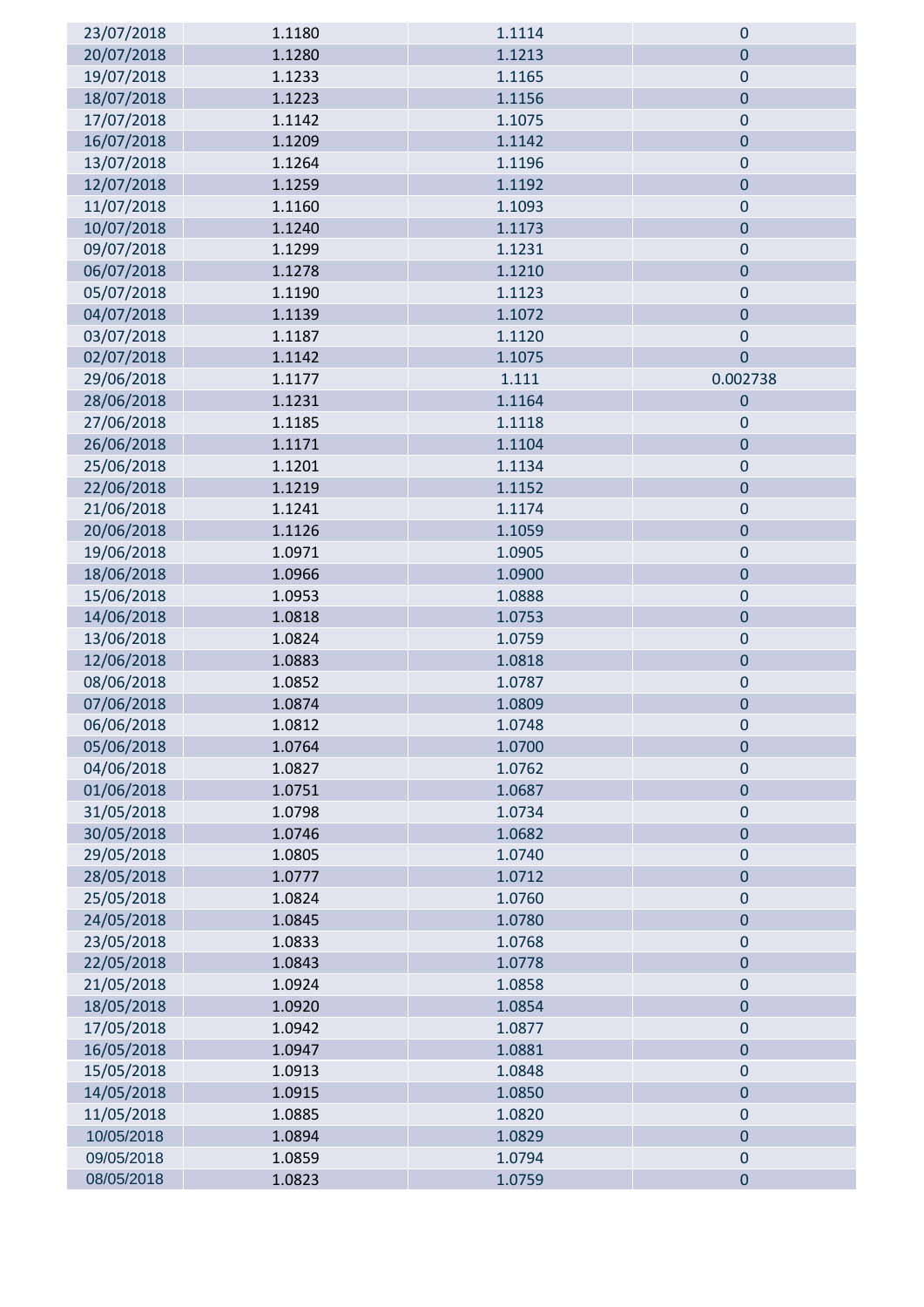| 07/05/2018               | 1.0821           | 1.0756           | $\pmb{0}$                          |
|--------------------------|------------------|------------------|------------------------------------|
| 04/05/2018               | 1.0802           | 1.0737           | $\mathbf 0$                        |
| 03/05/2018               | 1.0857           | 1.0792           | $\pmb{0}$                          |
| 02/05/2018               | 1.0786           | 1.0722           | $\bf 0$                            |
| 01/05/2018               | 1.0737           | 1.0673           | $\pmb{0}$                          |
| 30/04/2018               | 1.0685           | 1.0622           | $\bf 0$                            |
| 27/04/2018               | 1.0629           | 1.0565           | $\pmb{0}$                          |
| 26/04/2018               | 1.0551           | 1.0488           | $\mathbf 0$                        |
| 24/04/2018               | 1.0576           | 1.0513           | $\pmb{0}$                          |
| 23/04/2018               | 1.0490           | 1.0427           | $\pmb{0}$                          |
| 20/04/2018               | 1.0449           | 1.0386           | $\pmb{0}$                          |
| 19/04/2018               | 1.0478           | 1.0415           | $\pmb{0}$                          |
| 18/04/2018               | 1.0439           | 1.0377           | $\pmb{0}$                          |
| 17/04/2018               | 1.0421           | 1.0359           | $\pmb{0}$                          |
| 16/04/2018               | 1.0427           | 1.0364           | $\pmb{0}$                          |
| 13/04/2018               | 1.0398           | 1.0336           | $\overline{0}$                     |
| 12/04/2018               | 1.0382           | 1.0320           | $\pmb{0}$                          |
| 11/04/2018               | 1.0413           | 1.0351           | $\pmb{0}$                          |
|                          | 1.0449           |                  |                                    |
| 10/04/2018               |                  | 1.0386           | $\pmb{0}$                          |
| 09/04/2018               | 1.0360           | 1.0298           | $\pmb{0}$                          |
| 06/04/2018               | 1.0316           | 1.0254           | $\theta$                           |
| 05/04/2018               | 1.0324           | 1.0262           | $\overline{0}$                     |
| 04/04/2018               | 1.0263           | 1.0202           | $\pmb{0}$                          |
| 03/04/2018               | 1.0249           | 1.0187           | $\overline{0}$                     |
| 29/03/2018               | 1.0266           | 1.0205           | 0.01650000                         |
| 28/03/2018               | 1.0489           | 1.0426           | $\pmb{0}$                          |
| 27/03/2018               | 1.0544           | 1.0480           | $\overline{0}$                     |
| 26/03/2018               | 1.0485           | 1.0422           | $\mathbf 0$                        |
| 23/03/2018               | 1.0532           | 1.0469           | $\pmb{0}$                          |
| 22/03/2018               | 1.0734           | 1.0670           | $\pmb{0}$                          |
| 21/03/2018               | 1.0754           | 1.0690           | $\pmb{0}$                          |
| 20/03/2018               | 1.0739           | 1.0675           | $\pmb{0}$                          |
| 19/03/2018               | 1.0789           | 1.0724           | 0                                  |
| 16/03/2018               | 1.0773           | 1.0708           | $\mathbf 0$                        |
| 15/03/2018               | 1.0728           | 1.0664           | $\boldsymbol{0}$                   |
| 14/03/2018               | 1.0769           | 1.0704           | $\overline{0}$                     |
| 13/03/2018               | 1.0827           | 1.0762           | $\boldsymbol{0}$                   |
| 12/03/2018<br>09/03/2018 | 1.0852<br>1.0786 | 1.0787<br>1.0721 | $\overline{0}$<br>$\boldsymbol{0}$ |
| 08/03/2018               | 1.0750           | 1.0686           | $\overline{0}$                     |
| 07/03/2018               | 1.0652           | 1.0588           | $\boldsymbol{0}$                   |
| 06/03/2018               | 1.0761           | 1.0697           | $\overline{0}$                     |
| 05/03/2018               | 1.0643           | 1.0580           | $\boldsymbol{0}$                   |
| 02/03/2018               | 1.0705           | 1.0641           | $\overline{0}$                     |
| 01/03/2018               | 1.0784           | 1.0720           | $\boldsymbol{0}$                   |
| 28/02/2018               | 1.0832           | 1.0767           | $\overline{0}$                     |
| 27/02/2018<br>26/02/2018 | 1.0886<br>1.0846 | 1.0820<br>1.0781 | $\boldsymbol{0}$<br>$\overline{0}$ |
| 23/02/2018               | 1.0747           | 1.0683           | $\boldsymbol{0}$                   |
| 22/02/2018               | 1.0674           | 1.0610           | $\overline{0}$                     |
| 21/02/2018               | 1.0665           | 1.0601           | $\boldsymbol{0}$                   |
| 20/02/2018               | 1.0654           | 1.0590           | $\overline{0}$                     |
| 19/02/2018               | 1.0611           | 1.0547           | $\boldsymbol{0}$                   |
| 16/02/2018               | 1.0569           | 1.0505           | $\overline{0}$                     |
| 15/02/2018               | 1.0576           | 1.0513           | $\boldsymbol{0}$                   |
| 14/02/2018<br>13/02/2018 | 1.0446<br>1.0419 | 1.0384<br>1.0357 | $\mathbf 0$<br>$\pmb{0}$           |
|                          |                  |                  |                                    |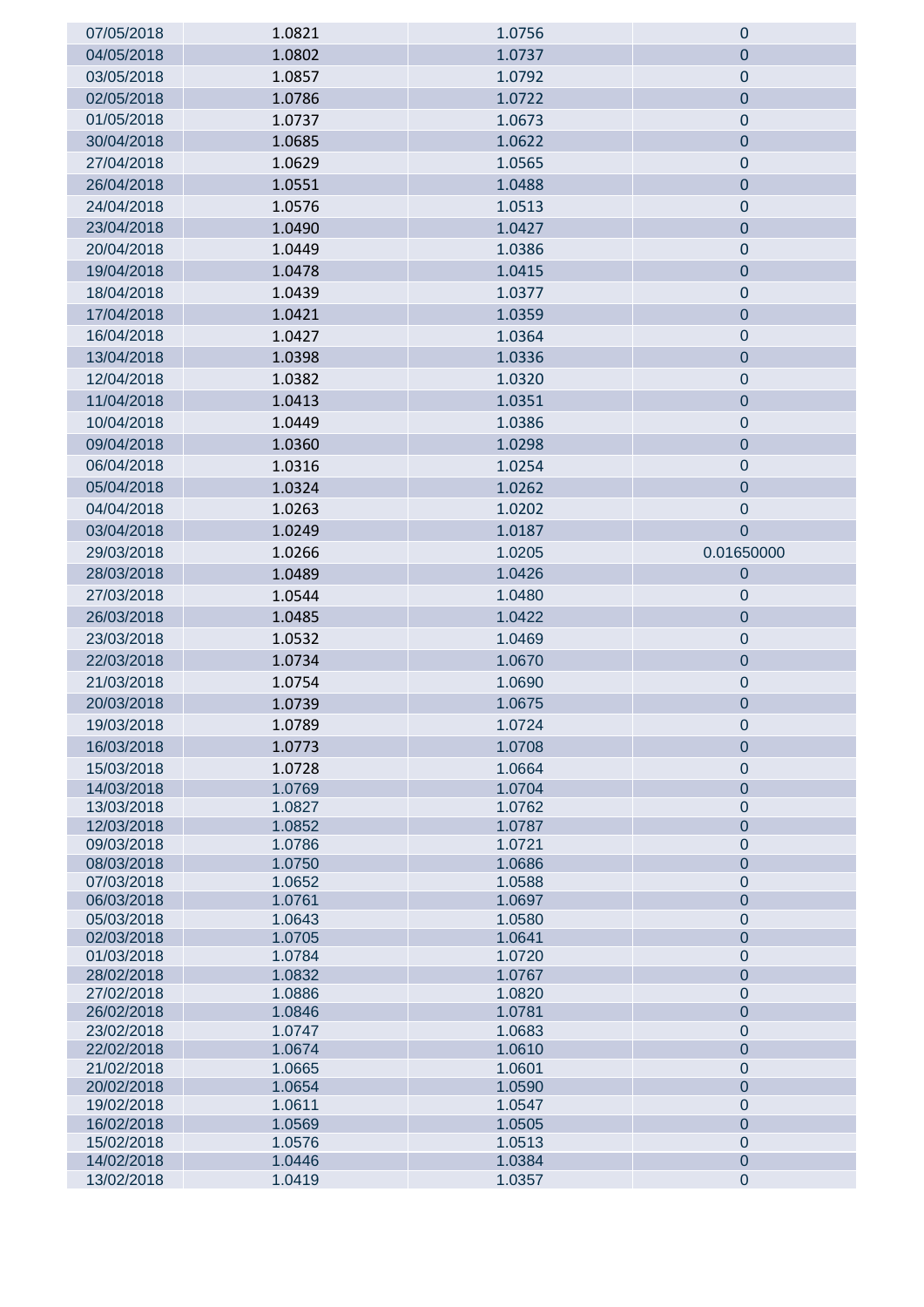| 12/02/2018 | 1.0345 | 1.0283 | $\mathbf 0$    |
|------------|--------|--------|----------------|
| 09/02/2018 | 1.0374 | 1.0312 | $\mathbf 0$    |
| 08/02/2018 | 1.0465 | 1.0402 | $\pmb{0}$      |
| 07/02/2018 | 1.0463 | 1.0401 | $\pmb{0}$      |
| 06/02/2018 | 1.0388 | 1.0326 | $\overline{0}$ |
| 05/02/2018 | 1.0714 | 1.0649 | $\pmb{0}$      |
| 02/02/2018 | 1.0877 | 1.0812 | $\pmb{0}$      |
| 01/02/2018 | 1.0832 | 1.0767 | $\pmb{0}$      |
|            |        |        |                |
| 31/01/2018 | 1.0736 | 1.0672 | $\overline{0}$ |
| 30/01/2018 | 1.0720 | 1.0656 | $\pmb{0}$      |
| 29/01/2018 | 1.0809 | 1.0744 | $\overline{0}$ |
| 25/01/2018 | 1.0769 | 1.0705 | $\pmb{0}$      |
| 24/01/2018 | 1.0789 | 1.0725 | $\overline{0}$ |
| 23/01/2018 | 1.0747 | 1.0683 | $\pmb{0}$      |
| 22/01/2018 | 1.0673 | 1.0642 | $\overline{0}$ |
| 19/01/2018 | 1.0678 | 1.0615 | $\pmb{0}$      |
| 18/01/2018 | 1.0689 | 1.0625 | $\overline{0}$ |
| 17/01/2018 | 1.0675 | 1.0611 | $\pmb{0}$      |
| 16/01/2018 | 1.0735 | 1.0671 | $\overline{0}$ |
| 15/01/2018 | 1.0776 | 1.0711 | $\pmb{0}$      |
| 12/01/2018 | 1.0767 | 1.0703 | $\overline{0}$ |
| 11/01/2018 | 1.0752 | 1.0688 | $\pmb{0}$      |
| 10/01/2018 | 1.0812 | 1.0747 | $\overline{0}$ |
| 09/01/2018 | 1.0884 | 1.0819 | $\pmb{0}$      |
| 08/01/2018 | 1.0889 | 1.0824 | $\overline{0}$ |
|            |        |        |                |
| 05/01/2018 | 1.0891 | 1.0825 | $\pmb{0}$      |
| 04/01/2018 | 1.0810 | 1.0745 | $\overline{0}$ |
| 03/01/2018 | 1.0793 | 1.0729 | $\pmb{0}$      |
| 02/01/2018 | 1.0787 | 1.0722 | $\overline{0}$ |
| 29/12/2017 | 1.0793 | 1.0729 | 0.01099971     |
| 28/12/2017 | 1.0936 | 1.0870 | $\mathbf 0$    |
| 27/12/2017 | 1.0899 | 1.0834 | $\mathbf 0$    |
| 22/12/2017 | 1.0891 | 1.0826 | $\pmb{0}$      |
| 21/12/2017 | 1.0874 | 1.0809 | $\pmb{0}$      |
| 20/12/2017 | 1.0905 | 1.0840 | $\pmb{0}$      |
| 19/12/2017 | 1.0895 | 1.0830 | $\pmb{0}$      |
| 18/12/2017 | 1.0837 | 1.0772 | $\pmb{0}$      |
| 15/12/2017 | 1.0761 | 1.0697 | $\mathsf 0$    |
| 14/12/2017 | 1.0782 | 1.0717 | $\mathbf 0$    |
| 13/12/2017 | 1.0793 | 1.0728 | $\pmb{0}$      |
| 12/12/2017 | 1.0793 | 1.0728 | $\overline{0}$ |
| 11/12/2017 | 1.0743 | 1.0679 | $\mathbf 0$    |
| 08/12/2017 | 1.0715 | 1.0651 | $\overline{0}$ |
| 07/12/2017 | 1.0679 | 1.0615 | $\mathbf 0$    |
| 06/12/2017 | 1.0612 | 1.0549 | $\overline{0}$ |
| 05/12/2017 | 1.0630 | 1.0567 | $\mathbf 0$    |
|            |        |        |                |
| 04/12/2017 | 1.0691 | 1.0627 | $\overline{0}$ |
| 01/12/2017 | 1.0708 | 1.0644 | $\mathbf 0$    |
| 30/11/2017 | 1.0689 | 1.0625 | $\overline{0}$ |
| 29/11/2017 | 1.0768 | 1.0704 | $\mathbf 0$    |
| 28/11/2017 | 1.0722 | 1.0658 | $\overline{0}$ |
| 27/11/2017 | 1.0740 | 1.0676 | $\mathbf 0$    |
| 24/11/2017 | 1.0730 | 1.0666 | $\overline{0}$ |
| 23/11/2017 | 1.0756 | 1.0691 | $\mathbf 0$    |
| 22/11/2017 | 1.0758 | 1.0694 | $\overline{0}$ |
| 21/11/2017 | 1.0724 | 1.0660 | $\mathbf 0$    |
| 20/11/2017 | 1.0675 | 1.0611 | $\overline{0}$ |
| 17/11/2017 | 1.0692 | 1.0628 | $\mathbf 0$    |
| 16/11/2017 | 1.0652 | 1.0588 | $\overline{0}$ |
| 15/11/2017 | 1.0660 | 1.0596 | $\mathbf 0$    |
| 14/11/2017 | 1.0702 | 1.0638 | $\overline{0}$ |
|            |        |        |                |
| 13/11/2017 | 1.0789 | 1.0725 | $\pmb{0}$      |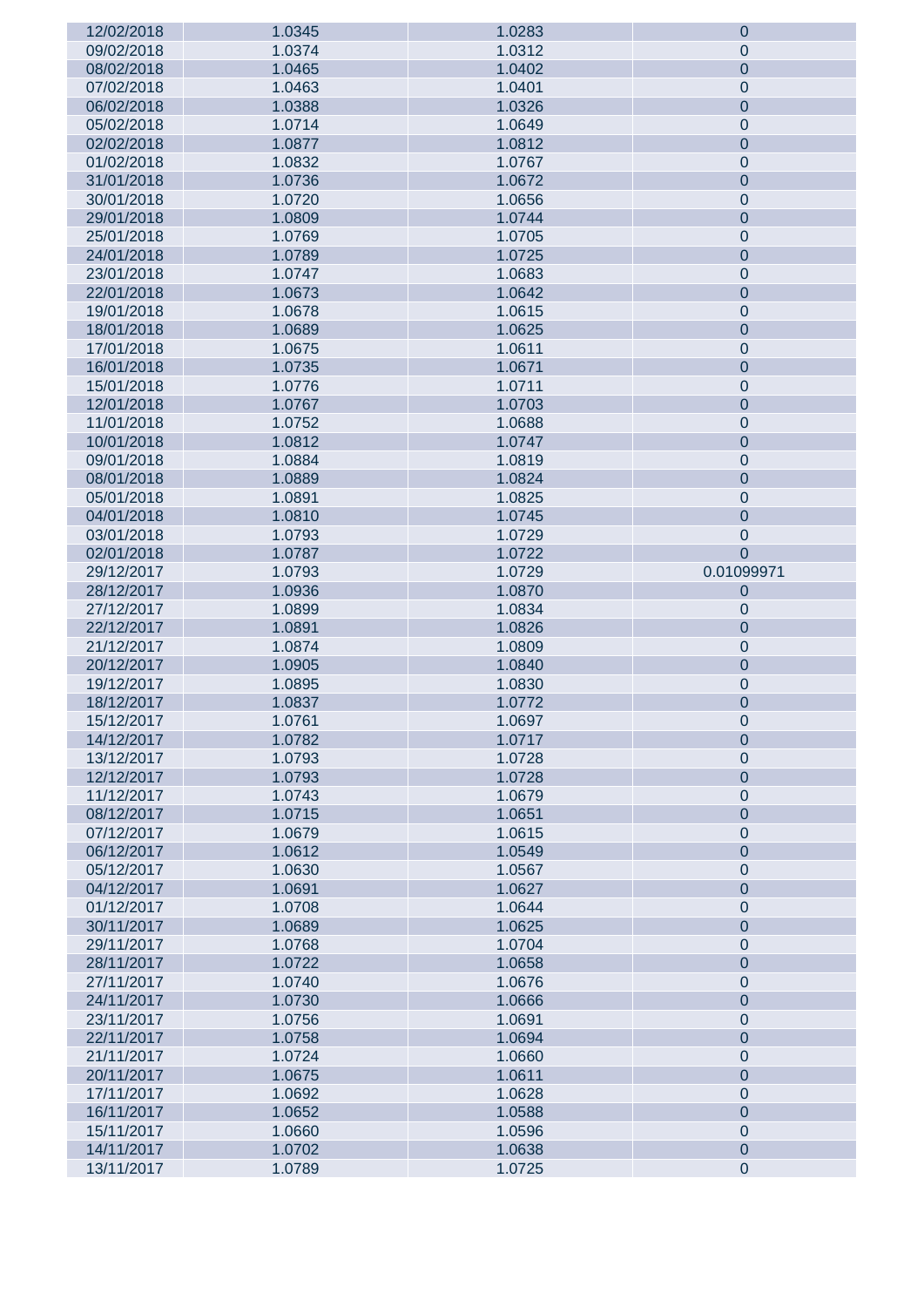| 10/11/2017               | 1.0761           | 1.0697           | $\mathbf 0$    |
|--------------------------|------------------|------------------|----------------|
| 09/11/2017               | 1.0796           | 1.0731           | $\mathbf 0$    |
| 08/11/2017               | 1.0701           | 1.0637           | $\pmb{0}$      |
| 07/11/2017               | 1.0703           | 1.0639           | $\pmb{0}$      |
| 06/11/2017               | 1.0614           | 1.0550           | $\overline{0}$ |
| 03/11/2017               | 1.0602           | 1.0539           | $\pmb{0}$      |
| 02/11/2017               | 1.0541           | 1.0478           | $\pmb{0}$      |
| 01/11/2017               | 1.0564           | 1.0501           | $\pmb{0}$      |
| 31/10/2017               | 1.0502           | 1.0440           | $\overline{0}$ |
| 30/10/2017               | 1.0527           | 1.0464           | $\pmb{0}$      |
| 27/10/2017               | 1.0480           | 1.0418           | $\overline{0}$ |
| 26/10/2017               | 1.0493           | 1.0430           | $\pmb{0}$      |
| 25/10/2017               | 1.0471           | 1.0408           | $\overline{0}$ |
| 24/10/2017               | 1.0436           | 1.0374           | $\pmb{0}$      |
| 23/10/2017               | 1.0434           | 1.0372           | $\overline{0}$ |
| 20/10/2017               | 1.0451           | 1.0389           | $\pmb{0}$      |
| 19/10/2017               | 1.0429           | 1.0367           | $\overline{0}$ |
| 18/10/2017               | 1.0412           | 1.0349           | $\pmb{0}$      |
| 17/10/2017               | 1.0430           | 1.0368           | $\overline{0}$ |
| 16/10/2017               | 1.0379           | 1.0317           | $\pmb{0}$      |
| 13/10/2017               | 1.0327           | 1.0265           | $\overline{0}$ |
| 12/10/2017               | 1.0293           | 1.0231           | $\pmb{0}$      |
| 11/10/2017               | 1.0250           | 1.0188           | $\overline{0}$ |
| 10/10/2017               | 1.0186           | 1.0125           | $\pmb{0}$      |
| 9/10/2017                | 1.0200           | 1.0139           | $\overline{0}$ |
|                          |                  |                  |                |
| 6/10/2017                | 1.0156           | 1.0095           | $\pmb{0}$      |
| 5/10/2017                | 1.0053           | 0.9993           | $\overline{0}$ |
| 4/10/2017                | 1.0065           | 1.0005           | $\pmb{0}$      |
| 3/10/2017                | 1.0145           | 1.0085           | $\overline{0}$ |
| 29/09/2017<br>28/09/2017 | 1.0117<br>1.0269 | 1.0056<br>1.0208 | 0.01821356     |
|                          |                  |                  | $\mathbf 0$    |
|                          |                  |                  |                |
| 27/09/2017               | 1.0261           | 1.0200           | $\pmb{0}$      |
| 26/09/2017               | 1.0278           | 1.0217           | $\pmb{0}$      |
| 25/09/2017               | 1.0303           | 1.0241           | $\pmb{0}$      |
| 22/09/2017               | 1.0286           | 1.0224           | $\pmb{0}$      |
| 21/09/2017               | 1.0228           | 1.0167           | $\pmb{0}$      |
| 20/09/2017               | 1.0321           | 1.0259           | $\pmb{0}$      |
| 19/09/2017               | 1.0329           | 1.0267           | $\mathsf 0$    |
| 18/09/2017               | 1.0333           | 1.0271           | $\mathbf 0$    |
| 15/09/2017               | 1.0275           | 1.0214           | $\mathbf 0$    |
| 14/09/2017               | 1.0365           | 1.0303           | $\overline{0}$ |
| 13/09/2017               | 1.0373           | 1.0311           | $\mathbf 0$    |
| 12/09/2017               | 1.0370           | 1.0308           | $\overline{0}$ |
| 11/09/2017               | 1.0295           | 1.0233           | $\mathbf 0$    |
| 08/09/2017               | 1.0225           | 1.0163           | $\overline{0}$ |
| 07/09/2017               | 1.0238           | 1.0177           | $\mathbf 0$    |
| 06/09/2017               | 1.0233           | 1.0172           | $\overline{0}$ |
| 05/09/2017               | 1.0269           | 1.0207           | $\mathbf 0$    |
| 04/09/2017               | 1.0257           | 1.0196           | $\overline{0}$ |
| 01/09/2017               | 1.0294           | 1.0233           | $\mathbf 0$    |
| 31/08/2017               | 1.0272           | 1.0211           | $\overline{0}$ |
| 30/08/2017               | 1.0182           | 1.0122           | $\mathbf 0$    |
| 29/08/2017               | 1.0160           | 1.0099           | $\overline{0}$ |
| 28/08/2017               | 1.0214           | 1.0153           | $\mathbf 0$    |
| 25/08/2017               | 1.0260           | 1.0199           | $\overline{0}$ |
| 24/08/2017               | 1.0265           | 1.0204           | $\mathbf 0$    |
| 23/08/2017               | 1.0230           | 1.0169           | $\overline{0}$ |
| 22/08/2017               | 1.0249           | 1.0188           | $\mathbf 0$    |
| 21/08/2017               | 1.0203           | 1.0142           | $\overline{0}$ |
| 18/08/2017               | 1.0228           | 1.0167           | $\mathbf 0$    |
| 17/08/2017               | 1.0295           | 1.0233           | $\overline{0}$ |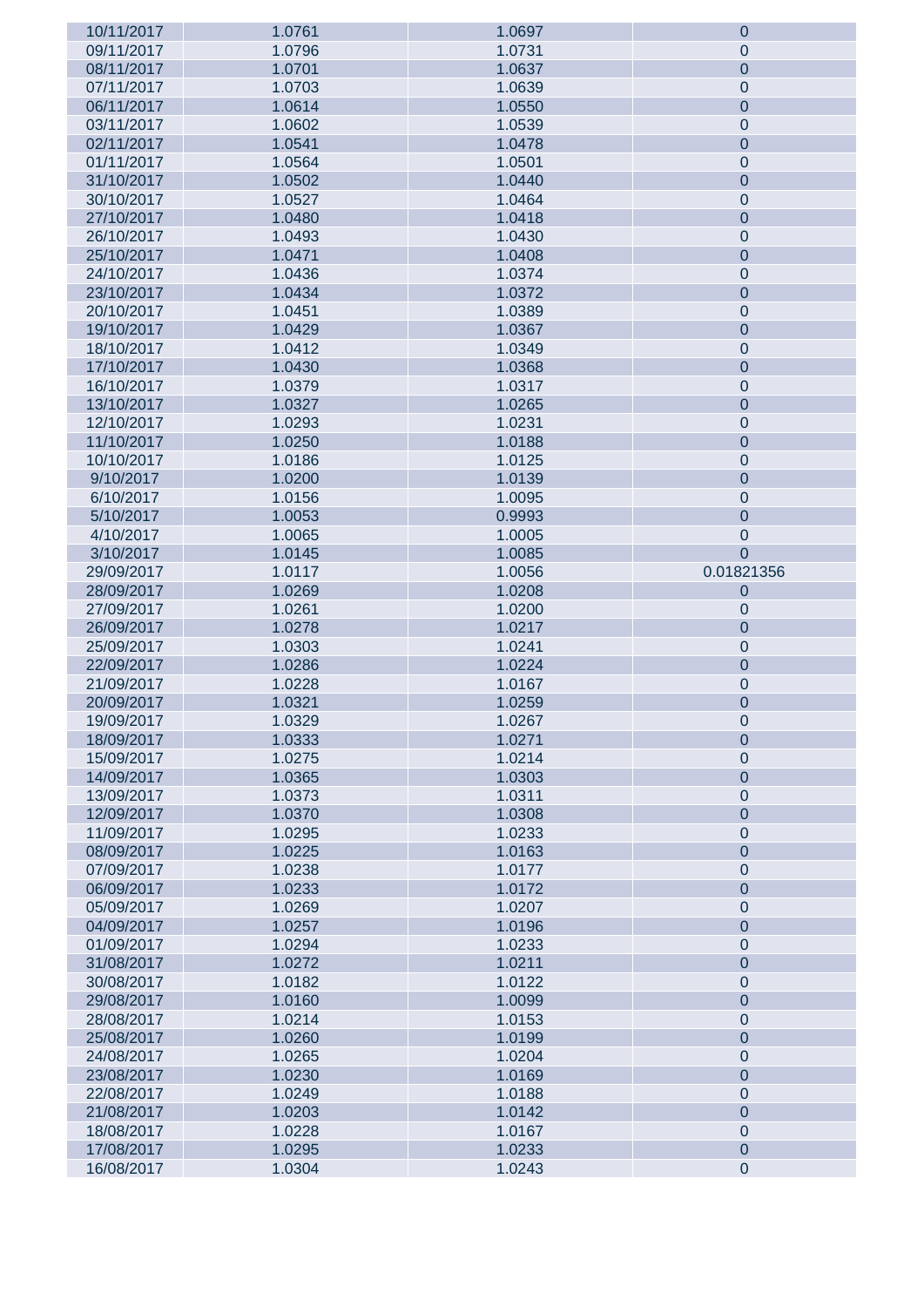| 15/08/2017 | 1.0228 | 1.0167 | $\mathbf 0$    |
|------------|--------|--------|----------------|
| 14/08/2017 | 1.0174 | 1.0113 | $\mathbf{0}$   |
| 11/08/2017 | 1.0112 | 1.0052 | $\mathbf 0$    |
| 10/08/2017 | 1.0223 | 1.0162 | $\mathbf 0$    |
| 09/08/2017 | 1.0233 | 1.0172 | $\mathbf 0$    |
| 08/08/2017 | 1.0196 | 1.0135 | $\pmb{0}$      |
| 07/08/2017 | 1.0256 | 1.0195 | $\mathbf 0$    |
| 04/08/2017 | 1.0174 | 1.0113 | $\pmb{0}$      |
| 03/08/2017 | 1.0196 | 1.0135 | $\mathbf 0$    |
|            |        |        |                |
| 02/08/2017 | 1.0224 | 1.0163 | $\pmb{0}$      |
| 01/08/2017 | 1.0282 | 1.0221 | $\mathbf 0$    |
| 31/07/2017 | 1.0191 | 1.0130 | $\pmb{0}$      |
| 28/07/2017 | 1.0173 | 1.0112 | $\mathbf 0$    |
| 27/07/2017 | 1.0338 | 1.0276 | $\pmb{0}$      |
| 26/07/2017 | 1.0327 | 1.0266 | $\mathbf 0$    |
| 25/07/2017 | 1.0231 | 1.0169 | $\pmb{0}$      |
| 24/07/2017 | 1.0155 | 1.0094 | $\mathbf 0$    |
| 21/07/2017 | 1.0225 | 1.0164 | $\pmb{0}$      |
| 20/07/2017 | 1.0303 | 1.0242 | $\mathbf 0$    |
| 19/07/2017 | 1.0253 | 1.0192 | $\pmb{0}$      |
| 18/07/2017 | 1.0167 | 1.0107 | $\mathbf 0$    |
| 17/07/2017 | 1.0308 | 1.0246 | $\pmb{0}$      |
| 14/07/2017 | 1.0320 | 1.0258 | $\mathbf 0$    |
| 13/07/2017 | 1.0269 | 1.0207 | $\pmb{0}$      |
| 12/07/2017 | 1.0148 | 1.0088 | $\mathbf 0$    |
|            | 1.0253 | 1.0192 |                |
| 11/07/2017 |        |        | $\pmb{0}$      |
| 10/07/2017 | 1.0241 | 1.0180 | $\mathbf 0$    |
| 7/07/2017  | 1.0209 | 1.0148 | $\pmb{0}$      |
| 6/07/2017  | 1.0299 | 1.0238 | $\mathbf 0$    |
| 5/07/2017  | 1.0304 | 1.0243 | $\mathbf 0$    |
| 4/07/2017  | 1.0336 | 1.0274 | $\pmb{0}$      |
| 3/07/2017  | 1.0164 | 1.0103 | $\overline{0}$ |
| 30/06/2017 | 1.0236 | 1.0174 | 0.01261744     |
| 29/06/2017 | 1.0545 | 1.0481 | $\mathbf 0$    |
| 28/06/2017 | 1.0395 | 1.0333 | $\mathbf 0$    |
| 27/06/2017 |        | 1.0240 | $\pmb{0}$      |
|            | 1.0301 |        |                |
| 26/06/2017 | 1.0314 | 1.0252 |                |
|            |        |        | 0              |
| 23/06/2017 | 1.0310 | 1.0248 | 0              |
| 22/06/2017 | 1.0316 | 1.0254 | $\mathbf{0}$   |
| 21/06/2017 | 1.0233 | 1.0172 | $\pmb{0}$      |
| 20/06/2017 | 1.0403 | 1.0341 | $\mathbf 0$    |
| 19/06/2017 | 1.0489 | 1.0426 | $\mathbf 0$    |
| 16/06/2017 | 1.0432 | 1.0369 | $\overline{0}$ |
| 15/06/2017 | 1.0415 | 1.0352 | $\mathbf 0$    |
| 14/06/2017 | 1.0562 | 1.0498 | $\overline{0}$ |
| 13/06/2017 | 1.0445 | 1.0383 | $\mathbf 0$    |
| 9/06/2017  | 1.0274 | 1.0212 | $\mathbf 0$    |
| 8/06/2017  | 1.0279 | 1.0217 | $\mathbf 0$    |
| 7/06/2017  | 1.0254 | 1.0192 | $\mathbf 0$    |
| 6/06/2017  | 1.0245 | 1.0184 | $\mathbf 0$    |
| 5/06/2017  | 1.0401 | 1.0339 | $\mathbf 0$    |
| 2/06/2017  | 1.0468 | 1.0406 | $\mathbf 0$    |
| 1/06/2017  | 1.0370 | 1.0308 | $\mathbf 0$    |
| 31/05/2017 | 1.0356 | 1.0294 | $\mathbf 0$    |
| 30/05/2017 | 1.0339 | 1.0277 | $\overline{0}$ |
| 29/05/2017 | 1.0314 | 1.0252 | $\mathbf 0$    |
| 26/05/2017 | 1.0412 | 1.0349 | $\mathbf 0$    |
| 25/05/2017 | 1.0486 | 1.0424 | $\mathbf 0$    |
| 24/05/2017 | 1.0468 | 1.0406 | $\mathbf 0$    |
| 23/05/2017 | 1.0467 | 1.0405 | $\pmb{0}$      |
| 22/05/2017 | 1.0488 | 1.0425 | $\pmb{0}$      |
| 19/05/2017 | 1.0418 | 1.0355 | $\pmb{0}$      |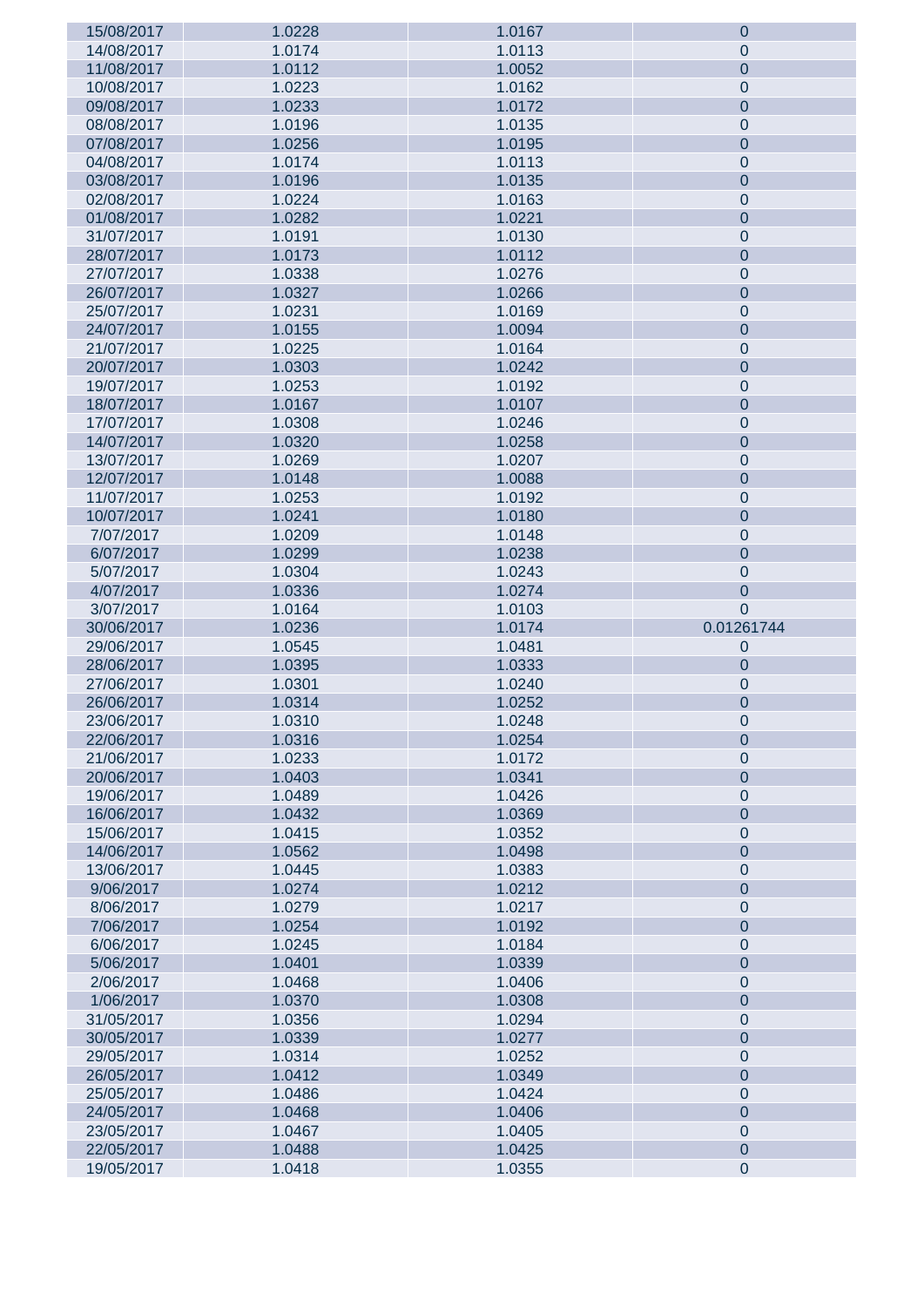| 18/05/2017 | 1.0422 | 1.0359 | 0                      |
|------------|--------|--------|------------------------|
| 17/05/2017 | 1.0499 | 1.0436 | $\pmb{0}$              |
| 16/05/2017 | 1.0620 | 1.0557 | $\overline{0}$         |
| 15/05/2017 | 1.0565 | 1.0501 | $\pmb{0}$              |
| 12/05/2017 | 1.0555 | 1.0492 | $\overline{0}$         |
| 11/05/2017 | 1.0622 | 1.0558 | $\pmb{0}$              |
| 10/05/2017 | 1.0627 | 1.0563 | $\overline{0}$         |
| 9/05/2017  | 1.0562 | 1.0499 | $\pmb{0}$              |
|            | 1.0627 |        | $\overline{0}$         |
| 8/05/2017  |        | 1.0564 |                        |
| 5/05/2017  | 1.0556 | 1.0492 | $\pmb{0}$              |
| 4/05/2017  | 1.0617 | 1.0553 | $\overline{0}$         |
| 3/05/2017  | 1.0658 | 1.0595 | $\pmb{0}$              |
| 2/05/2017  | 1.0771 | 1.0707 | $\overline{0}$         |
| 1/05/2017  | 1.0775 | 1.0711 | $\pmb{0}$              |
| 28/04/2017 | 1.0709 | 1.0645 | $\mathbf 0$            |
| 27/04/2017 | 1.0698 | 1.0634 | $\pmb{0}$              |
| 26/04/2017 | 1.0677 | 1.0613 | $\mathbf 0$            |
| 24/04/2017 | 1.0604 | 1.0540 | $\pmb{0}$              |
| 21/04/2017 | 1.0561 | 1.0497 | $\overline{0}$         |
| 20/04/2017 | 1.0483 | 1.0421 | $\pmb{0}$              |
| 19/04/2017 | 1.0469 | 1.0407 | $\overline{0}$         |
| 18/04/2017 | 1.0524 | 1.0462 | $\pmb{0}$              |
| 13/04/2017 | 1.0616 | 1.0553 | $\mathbf 0$            |
| 12/04/2017 | 1.0713 | 1.0649 | $\pmb{0}$              |
| 11/04/2017 | 1.0721 | 1.0657 | $\mathbf 0$            |
|            |        |        |                        |
| 10/04/2017 | 1.0688 | 1.0624 | $\pmb{0}$              |
| 7/04/2017  | 1.0596 | 1.0532 | $\mathbf 0$            |
| 6/04/2017  | 1.0591 | 1.0527 | $\pmb{0}$              |
| 5/04/2017  | 1.0635 | 1.0571 | $\overline{0}$         |
| 4/04/2017  | 1.0591 | 1.0528 | $\pmb{0}$              |
| 3/04/2017  | 1.0628 | 1.0564 | $\overline{0}$         |
| 31/03/2017 | 1.0626 | 1.0563 | 0.00899471             |
| 30/03/2017 | 1.0773 | 1.0709 | $\pmb{0}$              |
| 29/03/2017 | 1.0723 | 1.0659 | $\pmb{0}$              |
| 27/03/2017 | 1.0496 | 1.0433 | $\pmb{0}$              |
| 24/03/2017 | 1.0505 | 1.0442 | $\pmb{0}$              |
| 23/03/2017 | 1.0419 | 1.0356 | $\mathbf 0$            |
| 22/03/2017 | 1.0373 | 1.0311 | $\boldsymbol{0}$       |
| 21/03/2017 | 1.0541 | 1.0478 | 0                      |
| 20/03/2017 | 1.056  | 1.0497 | $\pmb{0}$              |
| 17/03/2017 | 1.06   | 1.0537 | $\overline{0}$         |
| 16/03/2017 | 1.0575 | 1.0511 | $\pmb{0}$              |
| 15/03/2017 | 1.0572 | 1.0509 | $\overline{0}$         |
| 14/03/2017 | 1.0545 | 1.0482 | $\pmb{0}$              |
| 13/03/2017 | 1.0539 | 1.0476 | $\overline{0}$         |
| 10/03/2017 | 1.0566 | 1.0503 | $\pmb{0}$              |
| 9/03/2017  | 1.0494 | 1.0431 | $\overline{0}$         |
|            |        |        |                        |
| 8/03/2017  | 1.0504 | 1.0442 | $\pmb{0}$              |
| 7/03/2017  | 1.0513 | 1.045  | $\overline{0}$         |
| 6/03/2017  | 1.0479 | 1.0416 | $\pmb{0}$              |
| 3/03/2017  | 1.0435 | 1.0373 | $\overline{0}$         |
| 2/03/2017  | 1.051  | 1.0447 | $\pmb{0}$              |
| 1/03/2017  | 1.0349 | 1.0287 | $\overline{0}$         |
| 27/02/2017 | 1.0373 | 1.0311 | $\pmb{0}$              |
| 24/02/2017 | 1.0397 | 1.0335 | $\overline{0}$         |
| 23/02/2017 | 1.0469 | 1.0406 | $\pmb{0}$              |
| 22/02/2017 | 1.0498 | 1.0435 | $\overline{0}$         |
| 21/02/2017 | 1.0468 | 1.0405 | $\mathbf 0$            |
| 20/02/2017 | 1.0455 | 1.0393 | $\overline{0}$         |
| 17/02/2017 | 1.046  | 1.0398 | $\mathbf 0$            |
| 16/02/2017 |        |        |                        |
|            | 1.0482 | 1.0419 |                        |
| 15/02/2017 | 1.045  | 1.0387 | $\pmb{0}$<br>$\pmb{0}$ |